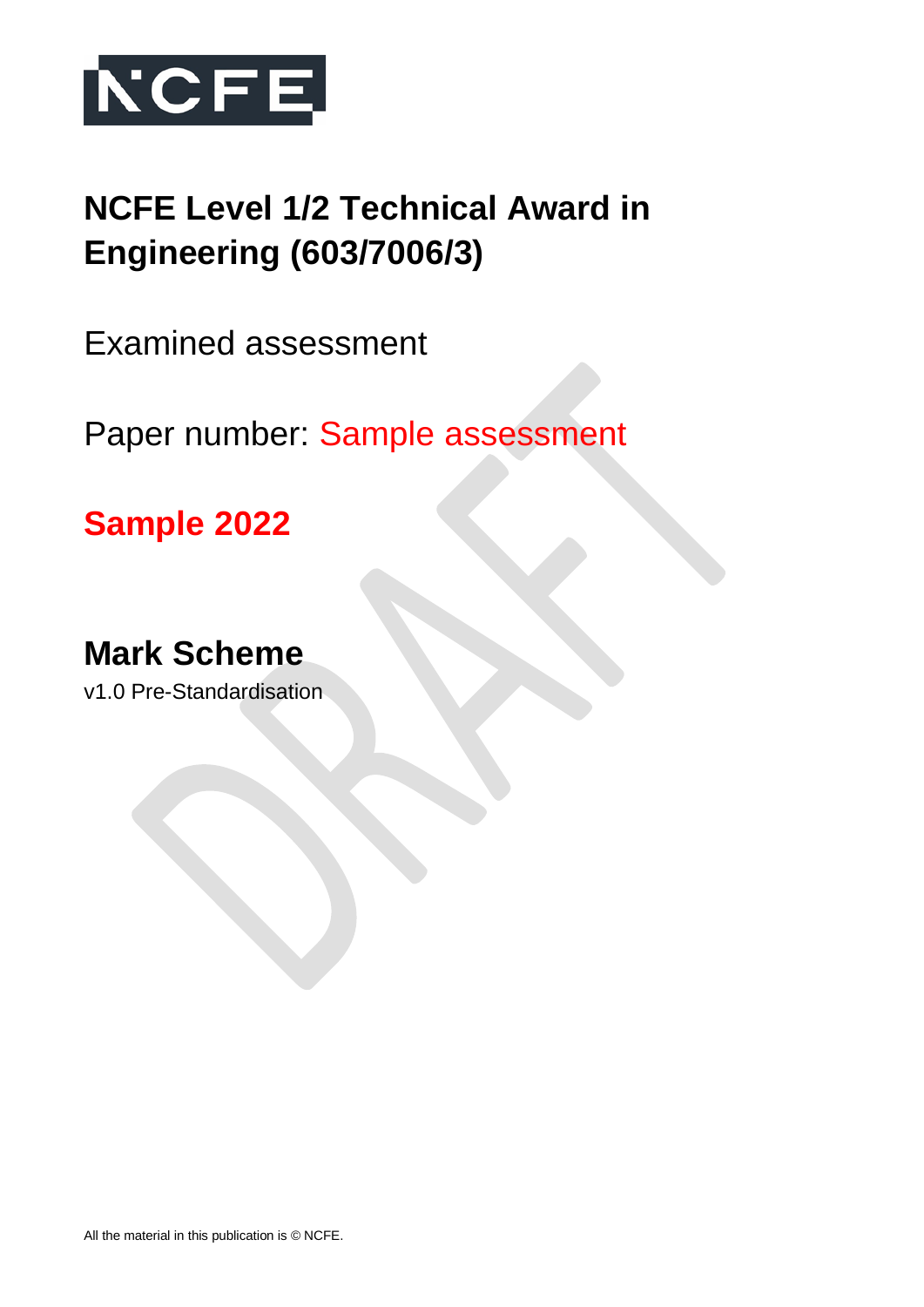This mark scheme has been written by the assessment writer and refined, alongside the relevant questions, by a panel of subject experts through the external assessment writing process and at standardisation meetings.

The purpose of this mark scheme is to give you:

- examples and criteria of the types of response expected from a learner
- information on how individual marks are to be awarded
- the allocated assessment objective(s) and total mark for each question.

# **Marking guidelines**

### **General guidelines**

You must apply the following marking guidelines to all marking undertaken throughout the marking period. This is to ensure fairness to all learners, who must receive the same treatment. You must mark the first learner in exactly the same way as you mark the last.

- The mark scheme must be referred to throughout the marking period and applied consistently. Do not change your approach to marking once you have been standardised.
- Reward learners positively giving credit for what they have shown, rather than what they might have omitted.
- Utilise the whole mark range and always award full marks when the response merits them.
- Be prepared to award zero marks if the learner's response has no creditworthy material.
- Do not credit irrelevant material that does not answer the question, no matter how impressive the response might be.
- The marks awarded for each response should be clearly and legibly recorded in the grid on the front of the question paper.
- If you are in any doubt about the application of the mark scheme, you must consult with your team leader or the chief examiner.

### **Guidelines for using extended response marking grids**

Extended response marking grids have been designed to award a learner's response holistically and should follow a best-fit approach. The grids are broken down into levels, with each level having an associated descriptor indicating the performance at that level. You should determine the level before determining the mark.

When determining a level, you should use a bottom up approach. If the response meets all the descriptors in the lowest level, you should move to the next one, and so on, until the response matches the level descriptor. Remember to look at the overall quality of the response and reward learners positively, rather than focussing on small omissions. If the response covers aspects at different levels, you should use a best-fit approach at this stage and use the available marks within the level to credit the response appropriately.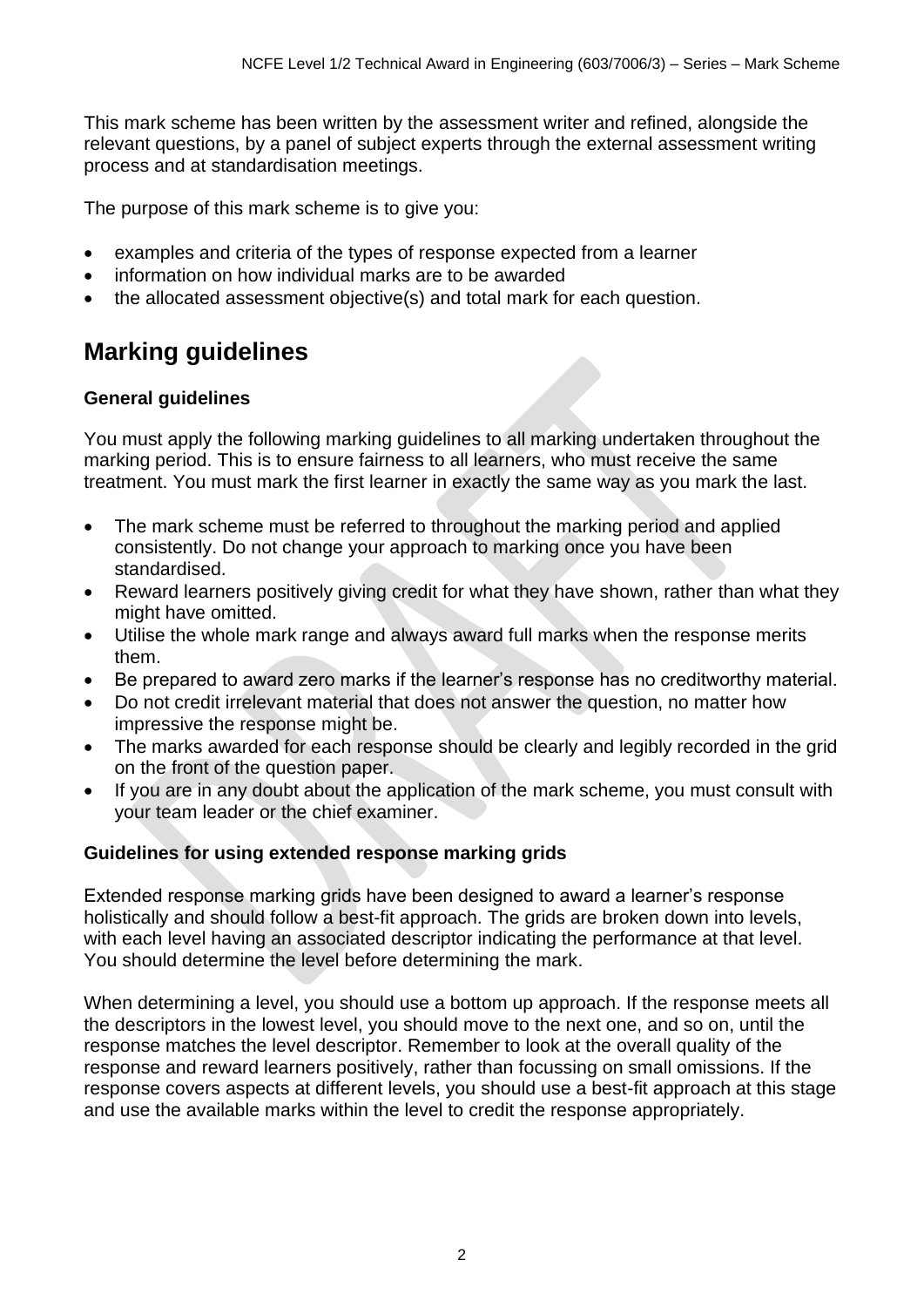When determining a mark, your decision should be based on the quality of the response in relation to the descriptors. You must also consider the relative weightings of the assessment objectives, so as not to over/under credit a response. Standardisation materials, marked by the chief examiner, will help you with determining a mark. You will be able to use exemplar learner responses to compare to live responses, to decide if it is the same, better or worse.

You are reminded that the indicative content provided under the marking grid is there as a guide, and therefore you must credit any other suitable responses a learner may produce. It is not a requirement either, that learners must cover all of the indicative content to be awarded full marks.

## **Assessment objectives**

This unit requires learners to:

|                 | Recall knowledge and show understanding.                                   |
|-----------------|----------------------------------------------------------------------------|
| <b>AO1</b>      | The emphasis here is for learners to recall and communicate the            |
|                 | fundamental elements of knowledge and understanding.                       |
|                 | Apply knowledge and understanding.                                         |
|                 | The emphasis here is for learners to apply their knowledge and             |
| AO <sub>2</sub> | understanding to real-world contexts and novel situations, including       |
|                 | finding creative solutions.                                                |
|                 | Analyse and evaluate knowledge and understanding.                          |
| AO <sub>3</sub> | The emphasis here is for learners to develop analytical thinking skills to |
|                 | make reasoned judgements and reach conclusions.                            |

The weightings of each assessment objective can be found in the qualification specification.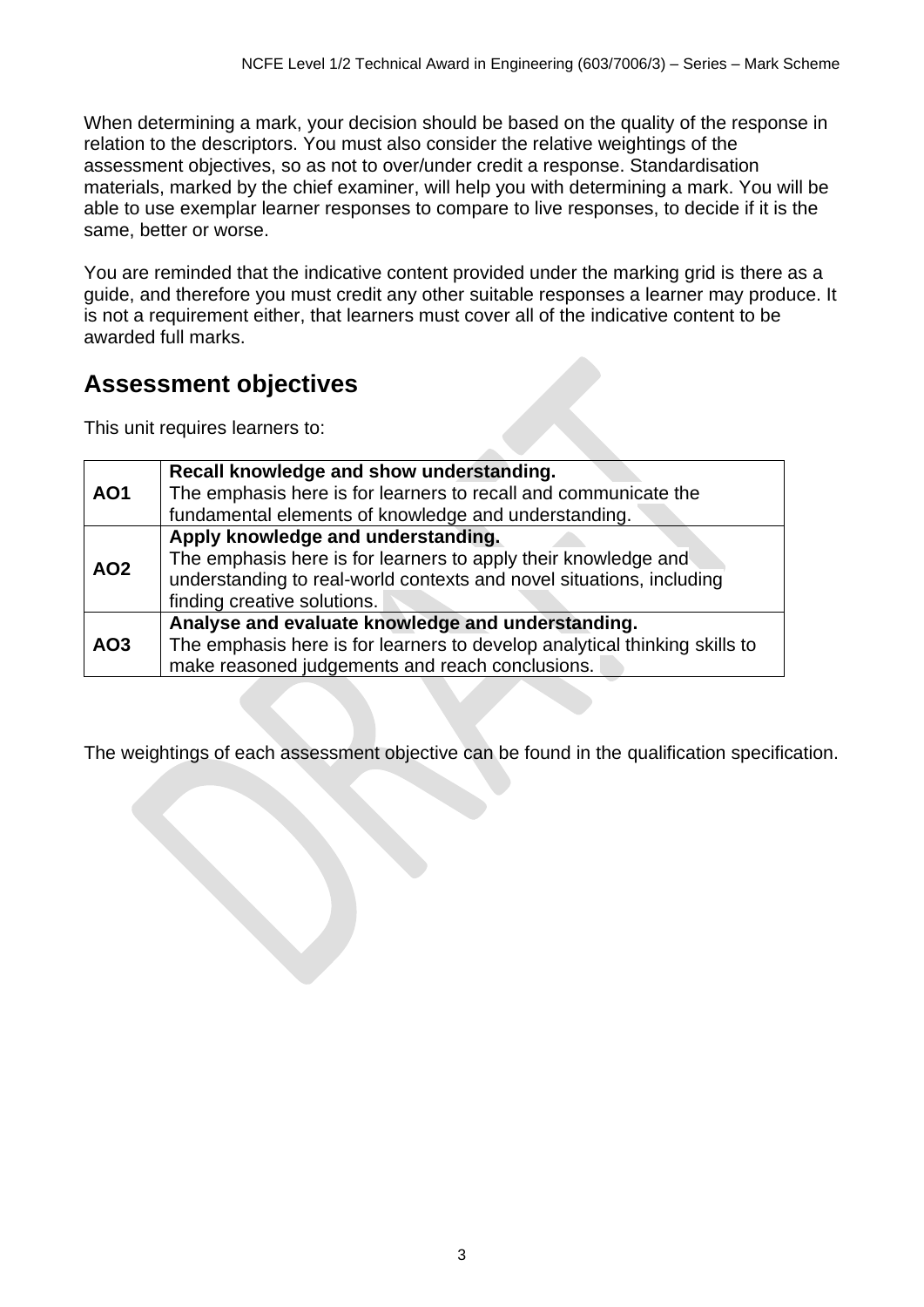| w | <b>Marking guidance</b> | Total<br>marks |
|---|-------------------------|----------------|
|---|-------------------------|----------------|

## **Section A Total for this section: [33 marks]**

| 1 | The image below shows a prosthetic running blade which is<br>an advanced type of prosthesis used by amputee athletes to<br>replace a missing body part. | 1<br>$AO1=1$ |
|---|---------------------------------------------------------------------------------------------------------------------------------------------------------|--------------|
|   |                                                                                                                                                         |              |
|   |                                                                                                                                                         |              |
|   | State the engineering discipline which is responsible for the<br>development of prosthetic running blades.                                              |              |
|   | Award one mark for any one of the following:<br><b>BioMedical Engineering</b><br>BioEngineering<br><b>Bio</b><br>Medical.                               |              |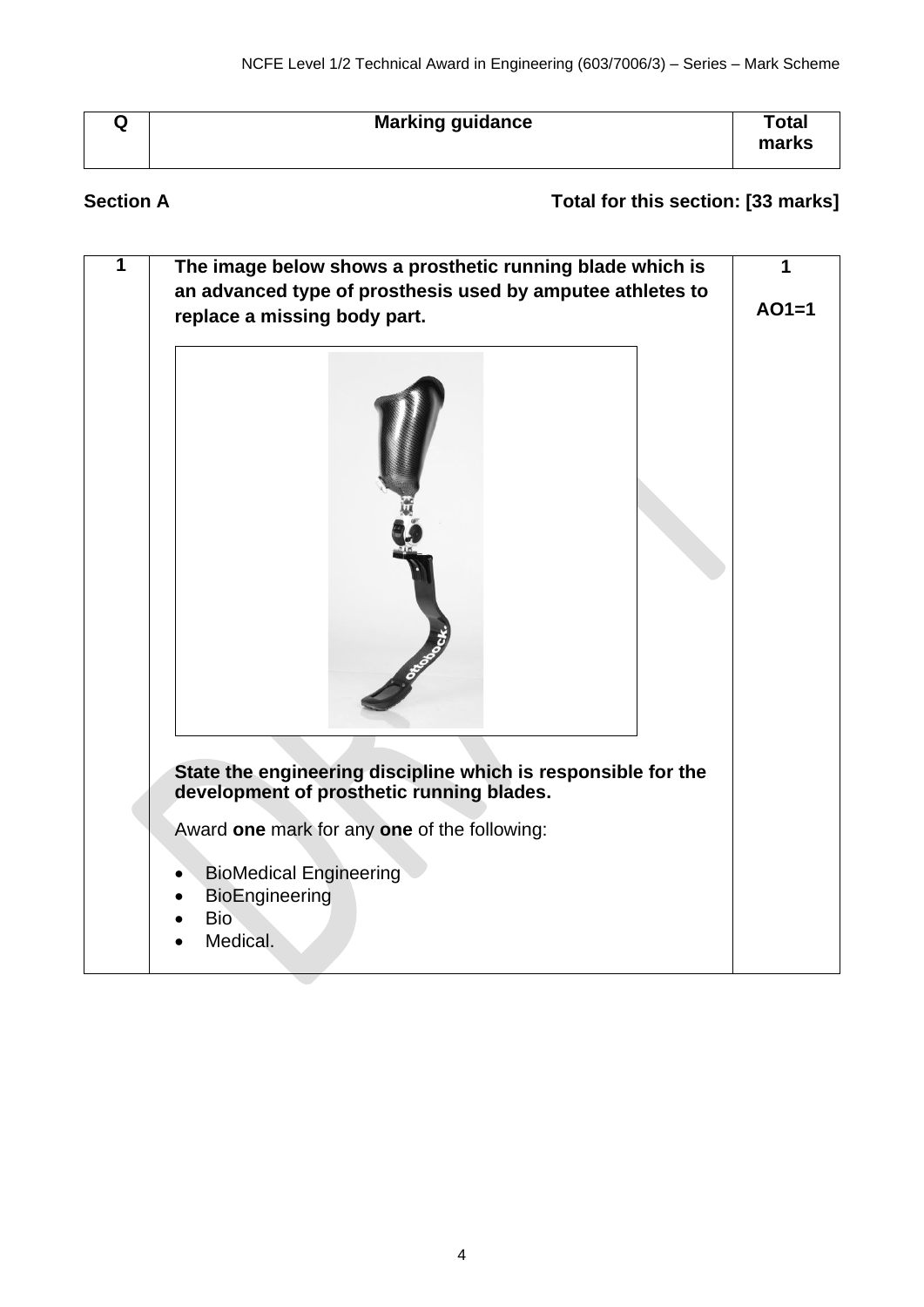| $\overline{2}$ | The image below shows a machine commonly found in an<br>engineering workshop.                                                                                                                    | $AO1=1$ |
|----------------|--------------------------------------------------------------------------------------------------------------------------------------------------------------------------------------------------|---------|
|                |                                                                                                                                                                                                  |         |
|                | Identify which one best describes its function.<br>A Buffing materials<br><b>B</b> Polishing materials<br>Sanding materials<br>C<br>Sharpening tools<br>D<br><b>Answer: A: Buffing materials</b> |         |
|                |                                                                                                                                                                                                  |         |
|                |                                                                                                                                                                                                  |         |

| 3 | Identify which one activity would the manual handling<br>operations regulations be most likely to apply to.                                                                                                                                                                                                                     |         |
|---|---------------------------------------------------------------------------------------------------------------------------------------------------------------------------------------------------------------------------------------------------------------------------------------------------------------------------------|---------|
|   | A Ensuring a work area is free from obstructions<br><b>B</b> Handling and storing chemicals in a locked cabinet<br>C Lifting then moving a heaving box from one location to another<br><b>D</b> Setting up a fixed machine for a practical task<br>Answer: C: Lifting then moving a heaving box from one location to<br>another | $AO1=1$ |
|   |                                                                                                                                                                                                                                                                                                                                 |         |

| 4 | Identify which one of the following is a softwood. |         |
|---|----------------------------------------------------|---------|
|   | A Ash                                              | $AO1=1$ |
|   | <b>B</b> Balsa                                     |         |
|   | C Cedar                                            |         |
|   | D Oak                                              |         |
|   | <b>Answer: C: Cedar</b>                            |         |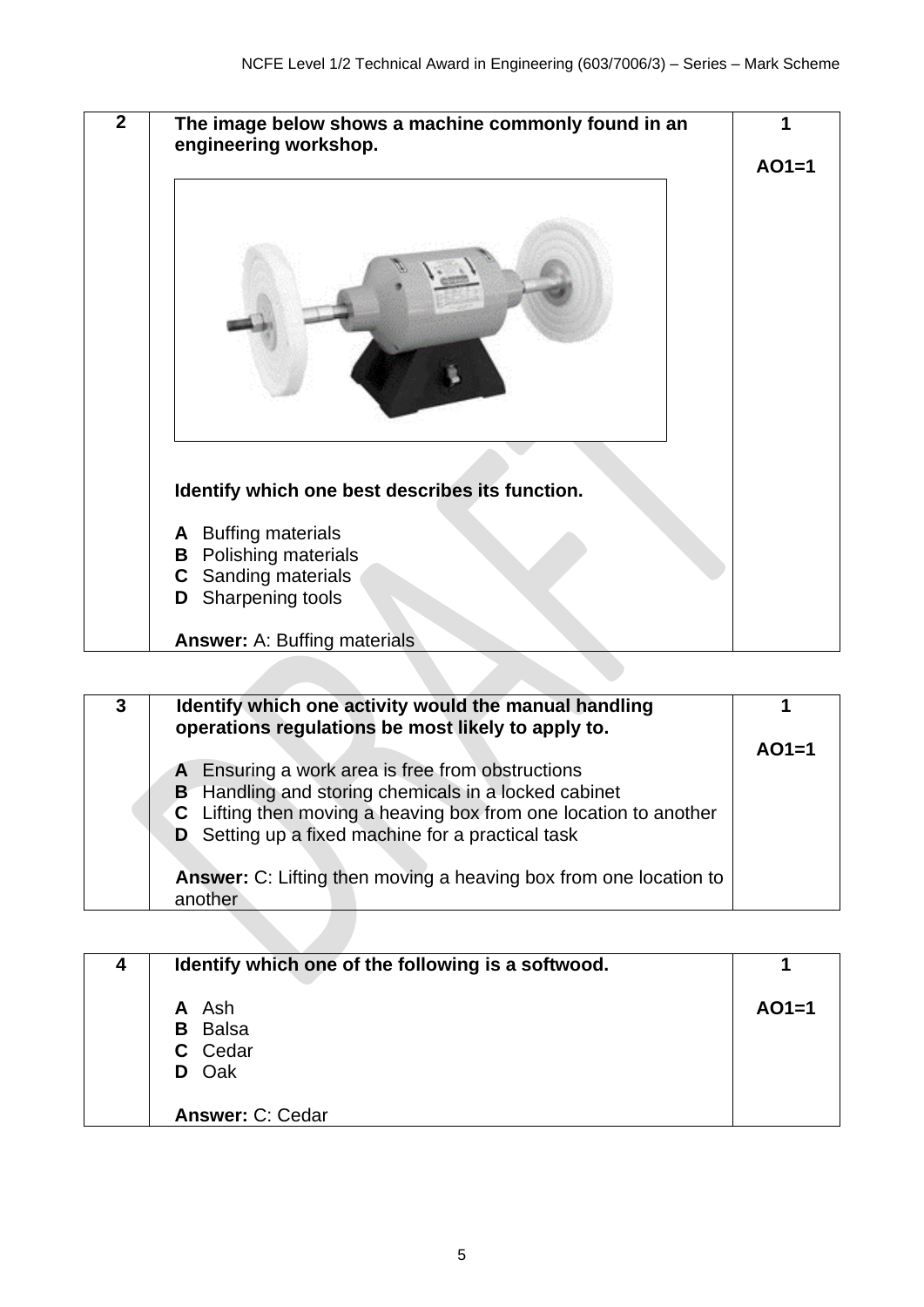

| 6 | Identify which one of the following saws would be the most<br>appropriate tool to use when cutting a 12mm aluminium round |         |
|---|---------------------------------------------------------------------------------------------------------------------------|---------|
|   | bar.                                                                                                                      | $AO1=1$ |
|   | A Coping Saw<br><b>B</b> Hacksaw<br><b>C</b> Scroll Saw<br><b>D</b> Tenon Saw                                             |         |
|   | <b>Answer: B (Hacksaw)</b>                                                                                                |         |

| The image below illustrates a modification technique.       |         |
|-------------------------------------------------------------|---------|
|                                                             | $AO2=1$ |
| Name the technique being used to modify the piece of metal. |         |
| <b>Answer: Draw filing</b>                                  |         |
| <b>N.B</b> Filing on its own will not be accepted.          |         |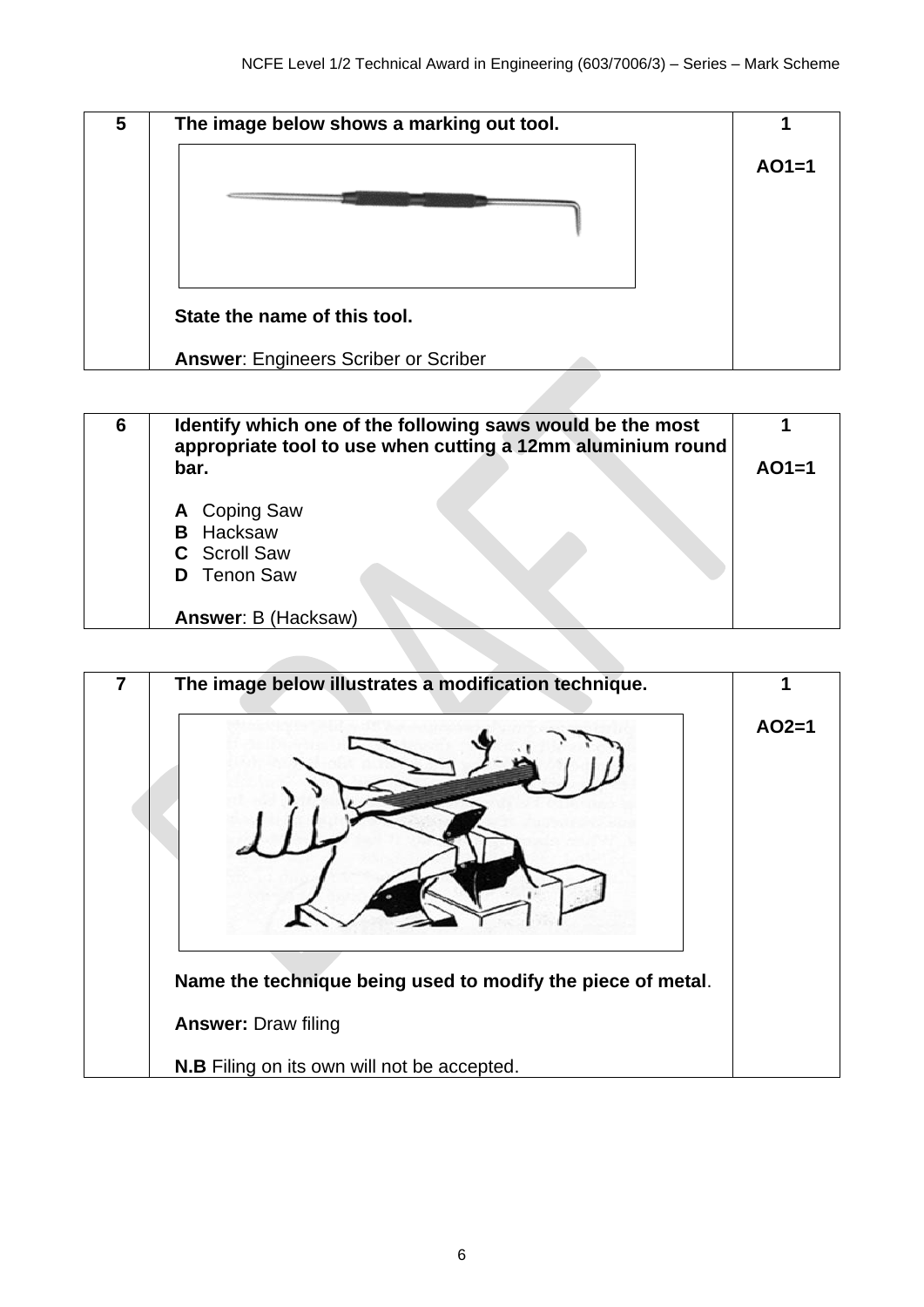| 8 | Identify which one of the following the initials CNC stand for.         |         |
|---|-------------------------------------------------------------------------|---------|
|   | A Computer number capability<br><b>B</b> Computer number capacity       | $AO1=1$ |
|   | C Computer numerical containment<br><b>D</b> Computer numerical control |         |
|   | Answer: D: Computer numerical control                                   |         |

| 9 | The image below shows a screwdriver bit.                                                                                                                   | 1       |
|---|------------------------------------------------------------------------------------------------------------------------------------------------------------|---------|
|   |                                                                                                                                                            | $AO1=1$ |
|   | Identify which one of the following is the name of this bit.<br>A Allen<br><b>Philips</b><br>B<br>Slot<br>C.<br><b>Torx</b><br>D<br><b>Answer: D: Torx</b> |         |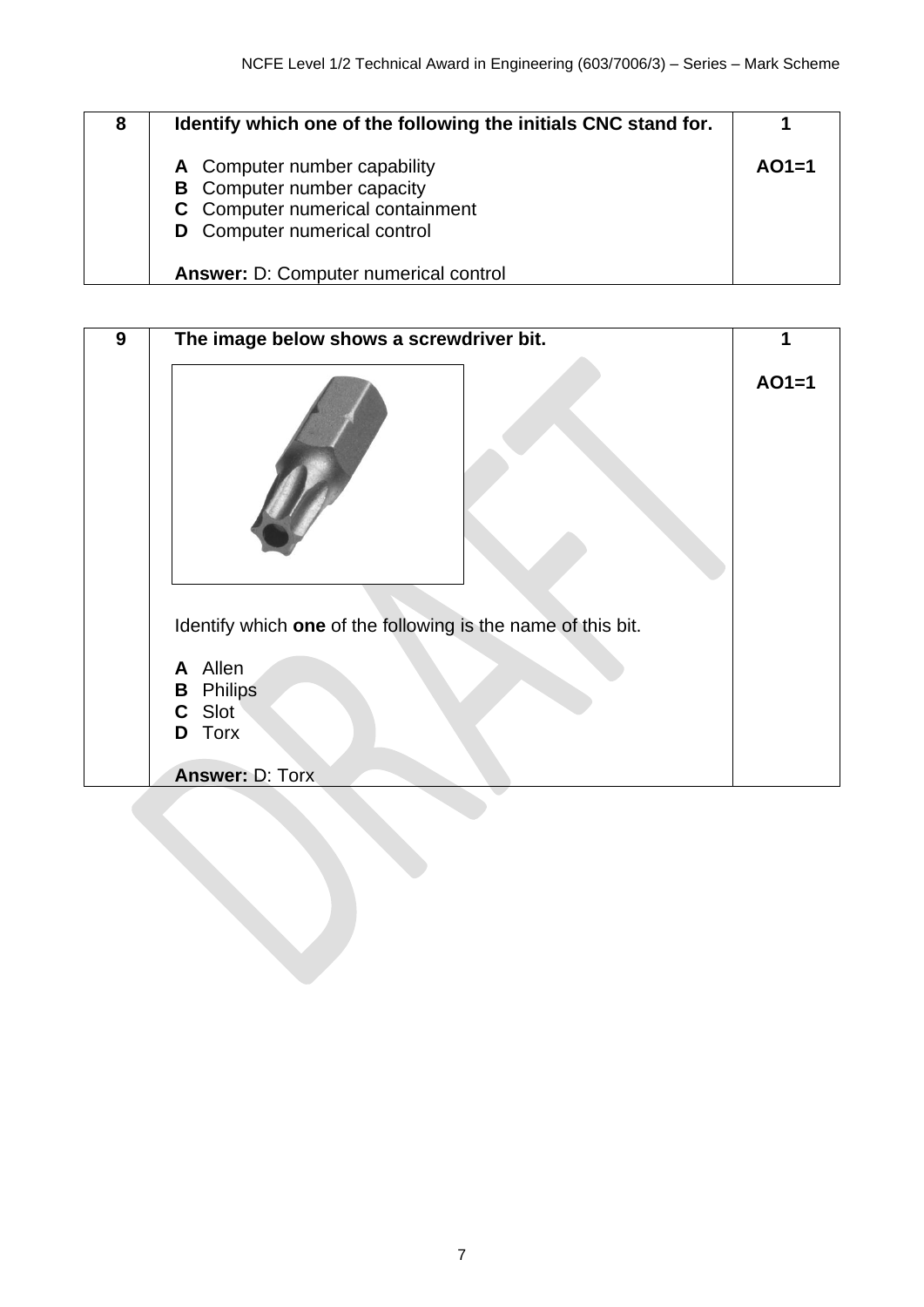

| 11 | State two safety features found on a metal lathe.                                                                                |         |
|----|----------------------------------------------------------------------------------------------------------------------------------|---------|
|    | Award one mark for each correct safety feature identified to a<br>maximum of two marks from the list below:                      | $AO1=2$ |
|    | a guard (1)<br>micro switches (1)<br>$\bullet$<br>emergency stop switch/button or emergency foot or knee<br>switches/button (1). |         |

| 12 <sup>°</sup> | State two types of personal protective equipment required<br>when using a soldering iron in an engineering workshop. |         |
|-----------------|----------------------------------------------------------------------------------------------------------------------|---------|
|                 | safety glasses or goggles (1)<br>$\bullet$<br>apron or coveralls (1).<br>$\bullet$                                   | $AO2=2$ |
|                 | Clothing will not be accepted as an answer.                                                                          |         |
|                 | Accept any other suitable response.                                                                                  |         |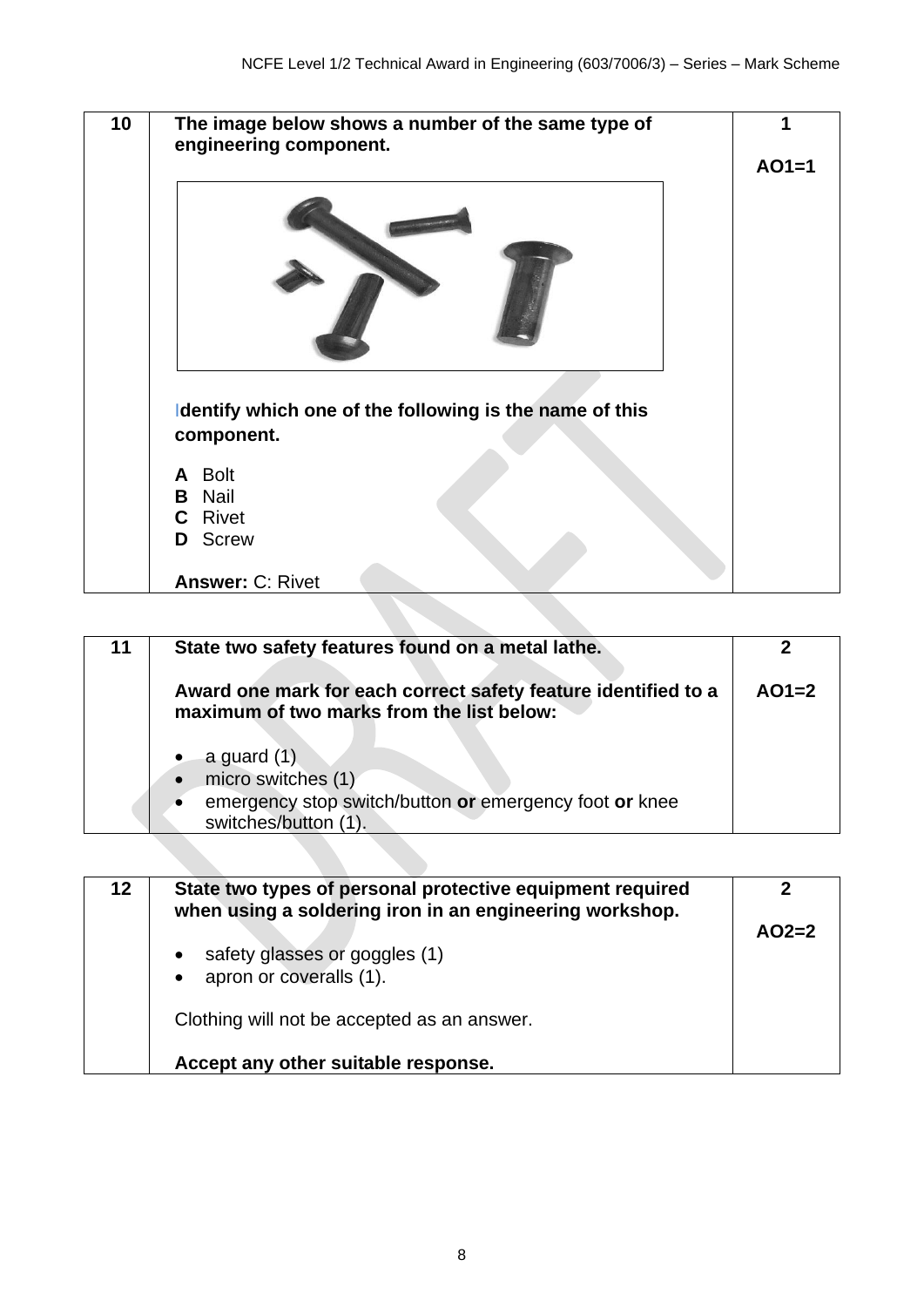| 13 | As consumers become more environmentally aware,<br>engineers have had to look at better ways to manufacture<br>products.                                                                                                                                            | 3<br>$AO2=1$ |
|----|---------------------------------------------------------------------------------------------------------------------------------------------------------------------------------------------------------------------------------------------------------------------|--------------|
|    | One example of this is a fleece top which can be fabricated<br>from just eight plastic bottles, by shredding the plastic and<br>turning it into polyester thread.                                                                                                   | $AO3=2$      |
|    | Identify and explain one environmental benefit of using<br>recycled materials in the production of a fleece top.                                                                                                                                                    |              |
|    | AO <sub>2</sub>                                                                                                                                                                                                                                                     |              |
|    | Award one mark for identification of a benefit.                                                                                                                                                                                                                     |              |
|    | Reducing raw extraction of cotton (1).                                                                                                                                                                                                                              |              |
|    | AO <sub>3</sub>                                                                                                                                                                                                                                                     |              |
|    | Award up to two marks for explaining benefit.                                                                                                                                                                                                                       |              |
|    | Reducing the use of natural resources is more environmentally<br>friendly (1) and something which is waste is being reused (1).<br>Using more sustainable resources would protect the<br>$\bullet$<br>environment (1) and reduce the use of oil-based plastics (1). |              |
|    | Accept any other suitable response                                                                                                                                                                                                                                  |              |
|    |                                                                                                                                                                                                                                                                     |              |

| 14 | Electric vehicle sales are projected to reach 45 million<br>worldwide by 2040. Currently the infrastructure for fossil fuel                                                                                                                                                                                      | 4       |
|----|------------------------------------------------------------------------------------------------------------------------------------------------------------------------------------------------------------------------------------------------------------------------------------------------------------------|---------|
|    | propelled vehicles is based around access to fuel refilling<br>stations throughout the road network. Fossil fuel powered<br>vehicles can expect to travel between 400–600 miles before<br>they require to refuel. Electric vehicles can expect to travel<br>between 200-300 miles before they need to re-charge. | $AO2=4$ |
|    | State two advantages and two disadvantages of current electric<br>car design and related infrastructure.                                                                                                                                                                                                         |         |
|    | <b>Advantages:</b>                                                                                                                                                                                                                                                                                               |         |
|    | no petrol/diesel costs (1)                                                                                                                                                                                                                                                                                       |         |
|    | low maintenance (1)<br>$\bullet$                                                                                                                                                                                                                                                                                 |         |
|    | reduced noise pollution (1)<br>$\bullet$                                                                                                                                                                                                                                                                         |         |
|    | cost effective to run (1).                                                                                                                                                                                                                                                                                       |         |
|    | Disadvantages:                                                                                                                                                                                                                                                                                                   |         |
|    | few recharging points (1)                                                                                                                                                                                                                                                                                        |         |
|    | short driving range (1)                                                                                                                                                                                                                                                                                          |         |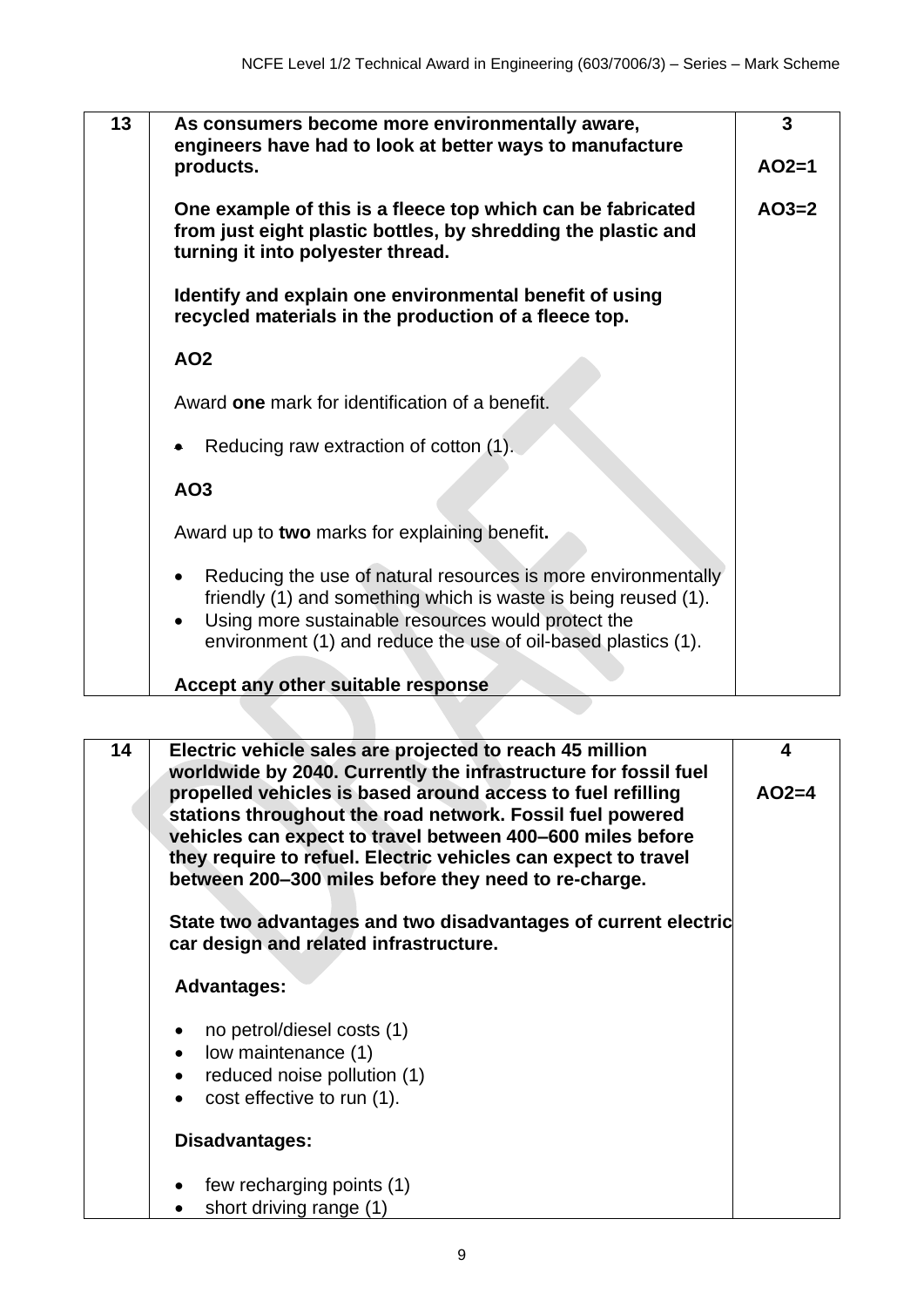| reduced speed (1)<br>recharging times 4–6 hours (1)<br>not as much choice of models as petrol/diesel cars (1). |
|----------------------------------------------------------------------------------------------------------------|
| Accept any other suitable response.                                                                            |

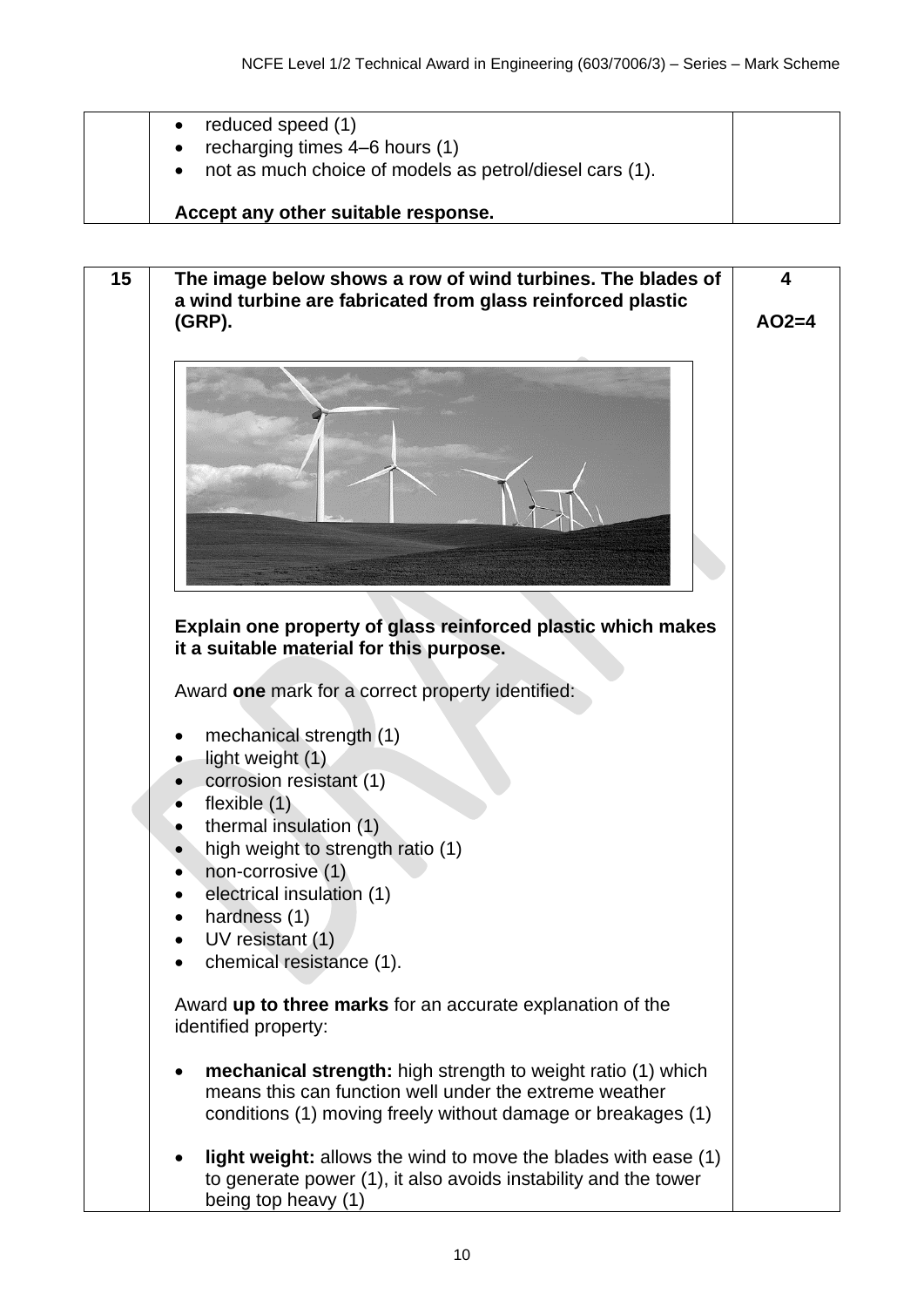• **corrosion resistant:** can withstand extreme temperatures, salt air, UV rays often associated with the locations of wind farms, especially off-shore. Corrosion resistance (1) offers a longer life expectancy than alternative materials (1), such as stainless steel (1). **Accept any other suitable response. NB: An accurate explanation of a property that has been incorrectly named will be awarded.** 

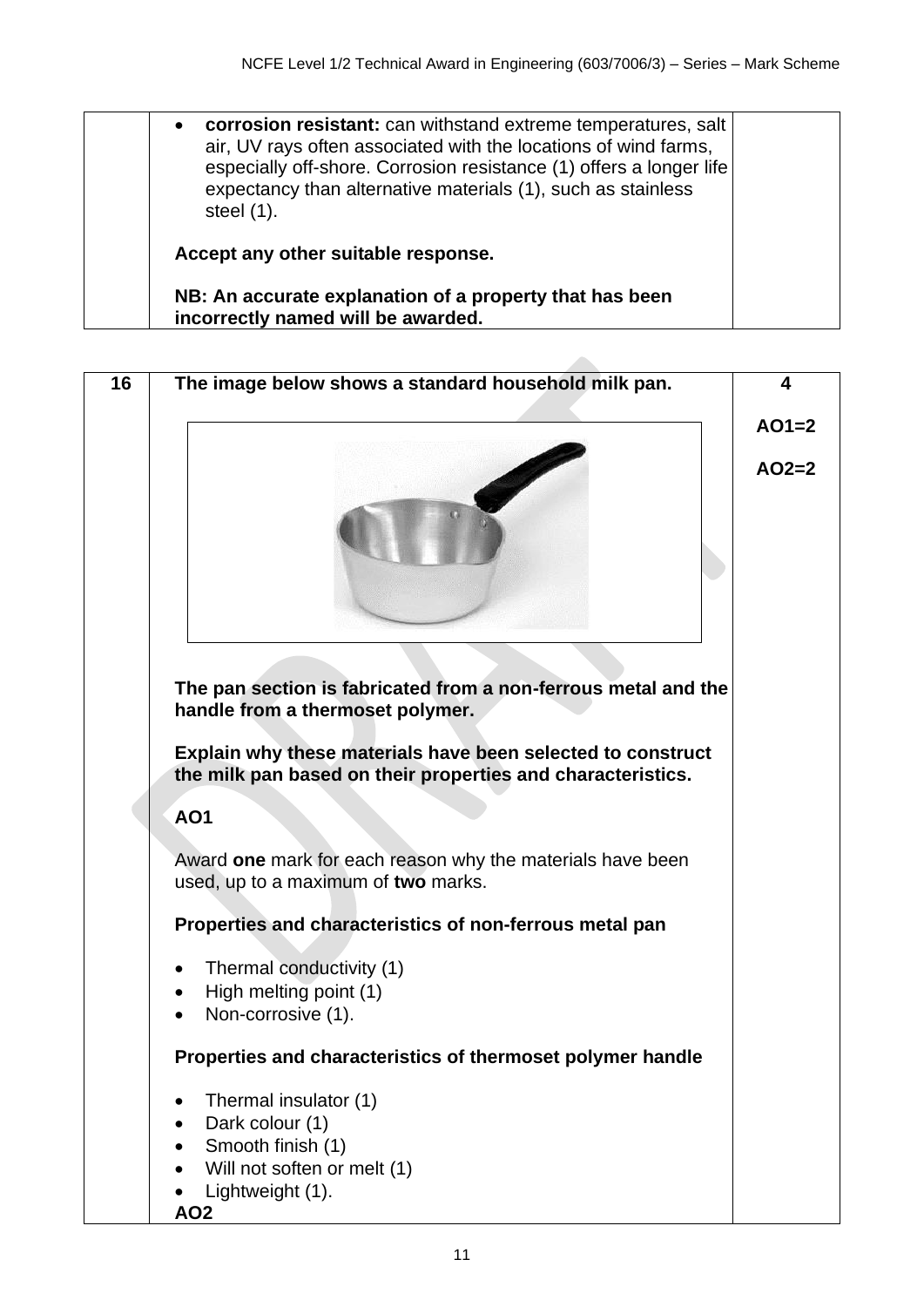| Award one mark for each application of why material is used, up to<br>a maximum of two marks.                                                                                                                                               |
|---------------------------------------------------------------------------------------------------------------------------------------------------------------------------------------------------------------------------------------------|
| Properties and characteristics of non-ferrous metal pan                                                                                                                                                                                     |
| Heat up and retain heat well to perform its desired function (1)<br>Does not soften when exposed to high temperature of hob top<br>(1)<br>Will not rust, washing up and dishwasher safe providing<br>$\bullet$<br>longevity of product (1). |
| Properties and characteristics of thermoset polymer handle                                                                                                                                                                                  |
| Will not heat up or retain heat and burn user (1)<br>Will retain shape when exposed to high temperature of hob top<br>(1)                                                                                                                   |
| Ease of use, especially when full (1).                                                                                                                                                                                                      |

| Describe two activities which should be undertaken in setting                                         | 4                                                                                                              |
|-------------------------------------------------------------------------------------------------------|----------------------------------------------------------------------------------------------------------------|
|                                                                                                       | $AO1=4$                                                                                                        |
| Award one mark for each correct descriptive point to a maximum of<br>two marks for each activity:     |                                                                                                                |
| ensure area is clear from debris (1) and there is no damage to<br>the machine. $(1)$                  |                                                                                                                |
| Fit the drill bit into the chuck of the pillar drill and tighten it using<br>$\bullet$<br>a key $(1)$ |                                                                                                                |
| pull guard across (1) to cover the drill bit (1)                                                      |                                                                                                                |
| adjust the table to the correct position (1) so that the desired cut<br>will be achieved (1)          |                                                                                                                |
|                                                                                                       |                                                                                                                |
| will be achieved (1).                                                                                 |                                                                                                                |
| Accept any other suitable responses.                                                                  |                                                                                                                |
|                                                                                                       |                                                                                                                |
|                                                                                                       | up and preparing a pillar drill for use.<br>adjust the table to the correct height (1) so that the desired cut |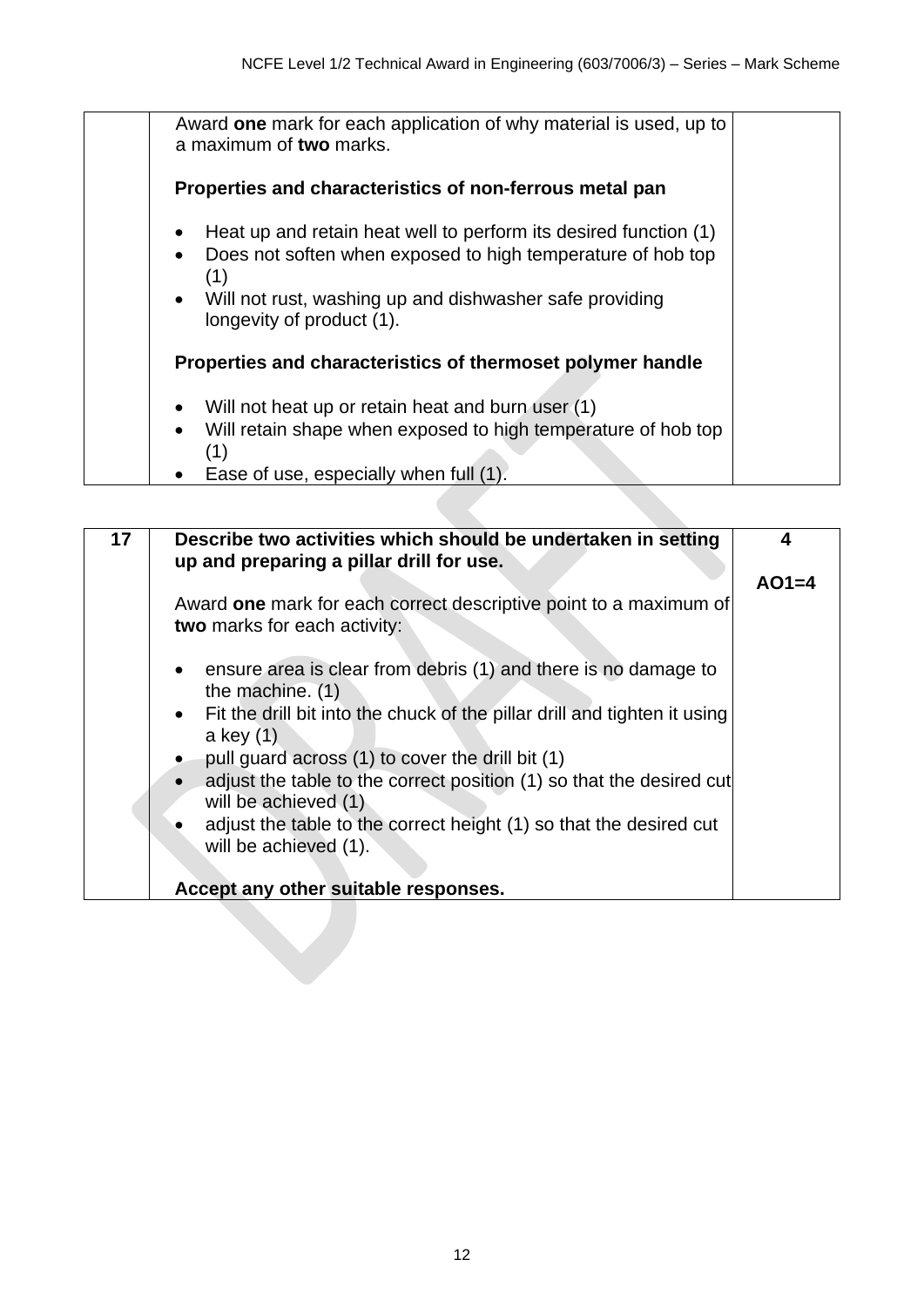## **Section B** Total for this section: [14 marks]

| 18 | Identify which one unit would be used to measure current? |         |
|----|-----------------------------------------------------------|---------|
|    | <b>A</b> Ampere                                           | $AO1=1$ |
|    | <b>B</b> Candela                                          |         |
|    | C Degrees                                                 |         |
|    | <b>D</b> Seconds                                          |         |
|    |                                                           |         |
|    | <b>Answer: A: Ampere</b>                                  |         |

| $AO1=1$<br><b>A</b> Kilogram (kg)<br><b>B</b> Kilometre (Km)<br>$C$ Metre $(m)$<br><b>D</b> Millimetre (mm) | 19 | Identify which one SI base unit of measurement would be best<br>to use in a technical drawing of yacht. |  |
|-------------------------------------------------------------------------------------------------------------|----|---------------------------------------------------------------------------------------------------------|--|
| Answer: C: Metre (m)                                                                                        |    |                                                                                                         |  |

| 20 | An engineering company needs to modify the shape of plastic<br>sheeting into various shapes and sizes. |         |
|----|--------------------------------------------------------------------------------------------------------|---------|
|    | State two ways in which the shape and size of plastic can be<br>modified.                              | $AO2=2$ |
|    | Award one mark for each of the following up to a maximum of two<br>marks:                              |         |
|    | cutting $(1)$<br>drilling (1)<br>bending (1).                                                          |         |

| 21                                                                | The total power input to a power station is 672 MW. The useful<br>power output is 536 MW. Making use of the relevant supplied<br>equation, calculate the efficiency of this power station. |         |
|-------------------------------------------------------------------|--------------------------------------------------------------------------------------------------------------------------------------------------------------------------------------------|---------|
| Show your workings out and round up to the nearest whole<br>unit. |                                                                                                                                                                                            | $AO2=2$ |
|                                                                   | AO <sub>1</sub>                                                                                                                                                                            |         |
|                                                                   | Correct selection of equation from a given list. Efficiency $(\%) =$<br>$\bullet$<br>(useful energy out $\div$ total energy in) x 100 (1).                                                 |         |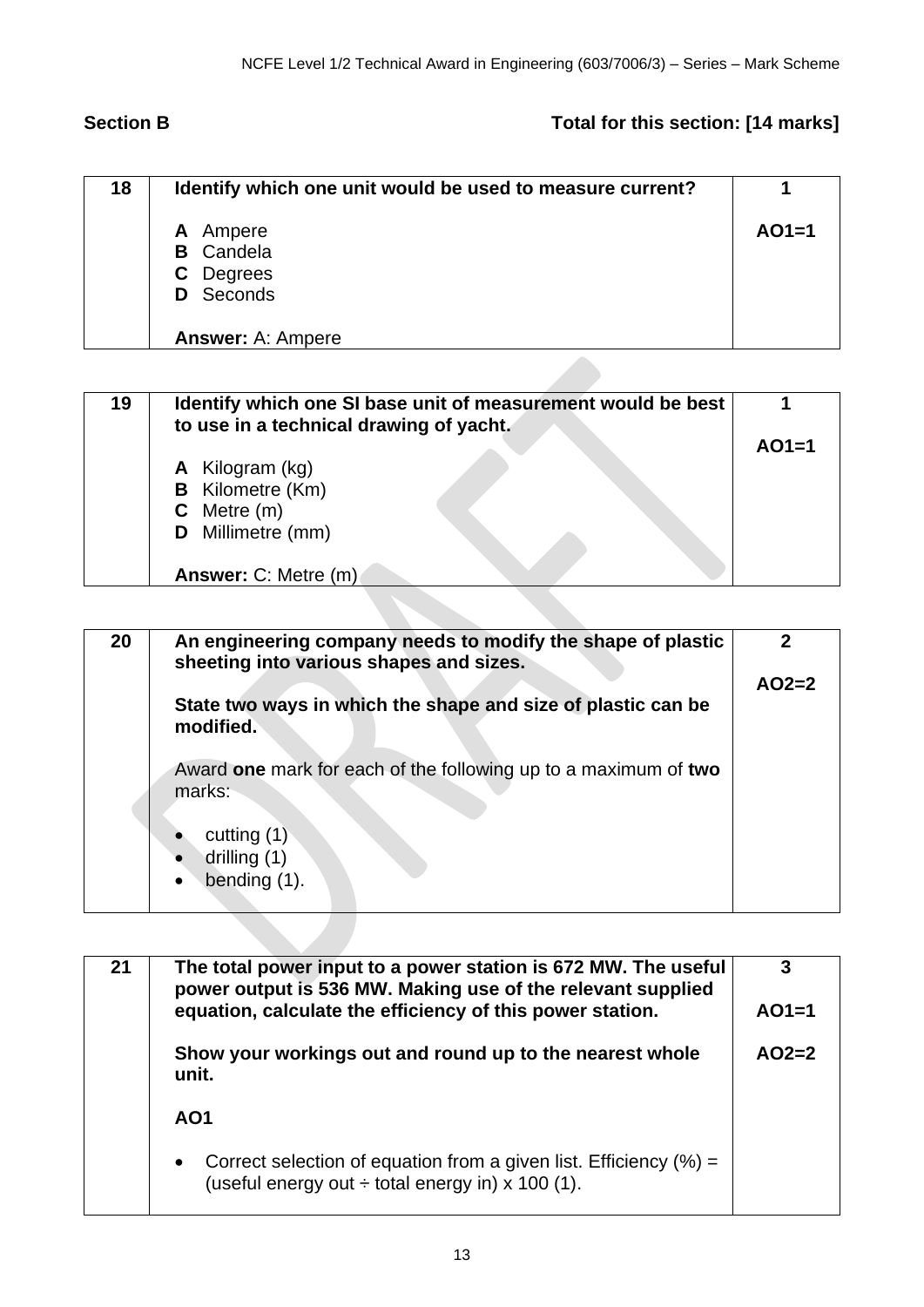|  | AO <sub>2</sub>                                                                  |  |
|--|----------------------------------------------------------------------------------|--|
|  | Correct application of equation using the figures given.<br>$(536/672)$ *100 (1) |  |
|  | Correct answer. 80% (1).                                                         |  |

| $22 \,$ | If a car increases in velocity from $+5$ m/s to $+15$ m/s in 3<br>seconds, what is its acceleration?                                                 | 3       |
|---------|------------------------------------------------------------------------------------------------------------------------------------------------------|---------|
|         |                                                                                                                                                      | $AO1=1$ |
|         | Show your workings out and round up to one decimal place.                                                                                            | $AO2=2$ |
|         | AO <sub>1</sub>                                                                                                                                      |         |
|         | Correct selection of equation from a given list. Acceleration =<br>$\bullet$<br>Change in velocity $\div$ Time (1).                                  |         |
|         | AO <sub>2</sub>                                                                                                                                      |         |
|         | Correct application of equation using the figures given.<br>$\bullet$<br>Acceleration = $10 \text{ m/s} \div 3s$ (1)<br>Correct answer. 3.3 m/s (1). |         |

| 23 | Describe two elements that should be found in a project                           | 4       |
|----|-----------------------------------------------------------------------------------|---------|
|    | planning risk assessment.                                                         |         |
|    |                                                                                   | $AO1=4$ |
|    | Award one mark for each element stated up to a maximum of two                     |         |
|    | marks:                                                                            |         |
|    |                                                                                   |         |
|    |                                                                                   |         |
|    | hazard $(1)$                                                                      |         |
|    | risk $(1)$                                                                        |         |
|    | control measures (1).                                                             |         |
|    |                                                                                   |         |
|    |                                                                                   |         |
|    | Award up to two marks for an accurate description:                                |         |
|    |                                                                                   |         |
|    | (a hazard) is something that could cause harm in the workplace                    |         |
|    | (1)                                                                               |         |
|    |                                                                                   |         |
|    | (a risk) is how likely a person is to be hurt if they are exposed to<br>$\bullet$ |         |
|    | a workplace hazard (1)                                                            |         |
|    | (a control measure) is something put in place to remove a<br>$\bullet$            |         |
|    | hazard or reduce risk (1).                                                        |         |
|    |                                                                                   |         |
|    |                                                                                   |         |
|    | Award any other suitable response.                                                |         |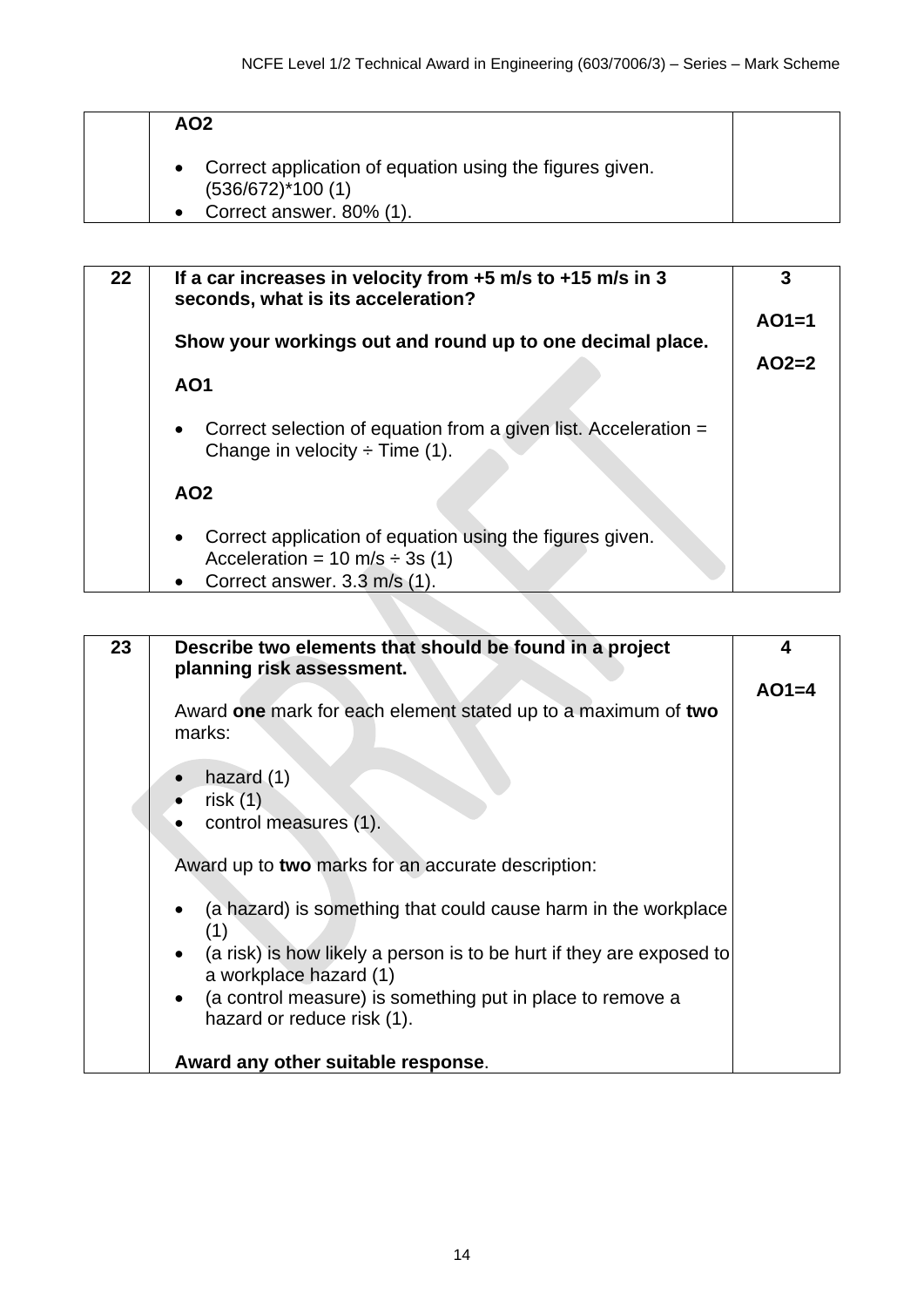# Section C **Total for this section: [15** marks]

| 24 | The image below illustrates an engineering drawing of a<br>support bracket.     |         |
|----|---------------------------------------------------------------------------------|---------|
|    |                                                                                 | $AO1=1$ |
|    | ⊂                                                                               |         |
|    | State the projection that has been used to produce this<br>engineering drawing. |         |
|    | <b>Answer: Third angle projection</b>                                           |         |

| 25 | Other than title, state two pieces of information that would be<br>found in the title block of an engineering drawing. | 2       |
|----|------------------------------------------------------------------------------------------------------------------------|---------|
|    |                                                                                                                        | $AO1=2$ |
|    | Award one mark for the following to a maximum of two marks:                                                            |         |
|    | drawing reference number (1)                                                                                           |         |
|    | author $(1)$                                                                                                           |         |
|    | drawing number (1)                                                                                                     |         |
|    | date (1                                                                                                                |         |
|    | materials (1)<br>$\bullet$                                                                                             |         |
|    | scale $(1)$                                                                                                            |         |
|    | sheet number (1)                                                                                                       |         |
|    | system of measurement (1)                                                                                              |         |
|    | projection (1).                                                                                                        |         |
|    |                                                                                                                        |         |
|    | <b>NB</b> Do not award a mark for title.                                                                               |         |

| 26 | A laser cutter is a computer-aided machine (CAM) often found<br>in an engineering workshop.                                                                     | 2       |
|----|-----------------------------------------------------------------------------------------------------------------------------------------------------------------|---------|
|    |                                                                                                                                                                 | $AO3=2$ |
|    | Justify the need for full training prior to using this computer-<br>aided machine.                                                                              |         |
|    | Award up to two marks for each point of justification.                                                                                                          |         |
|    | • It is a health and safety requirement as it reduces the risk of<br>injury to individuals (1) and reduces the risk of damage to the<br>piece of equipment (1). |         |
|    | Accept any other suitable response.                                                                                                                             |         |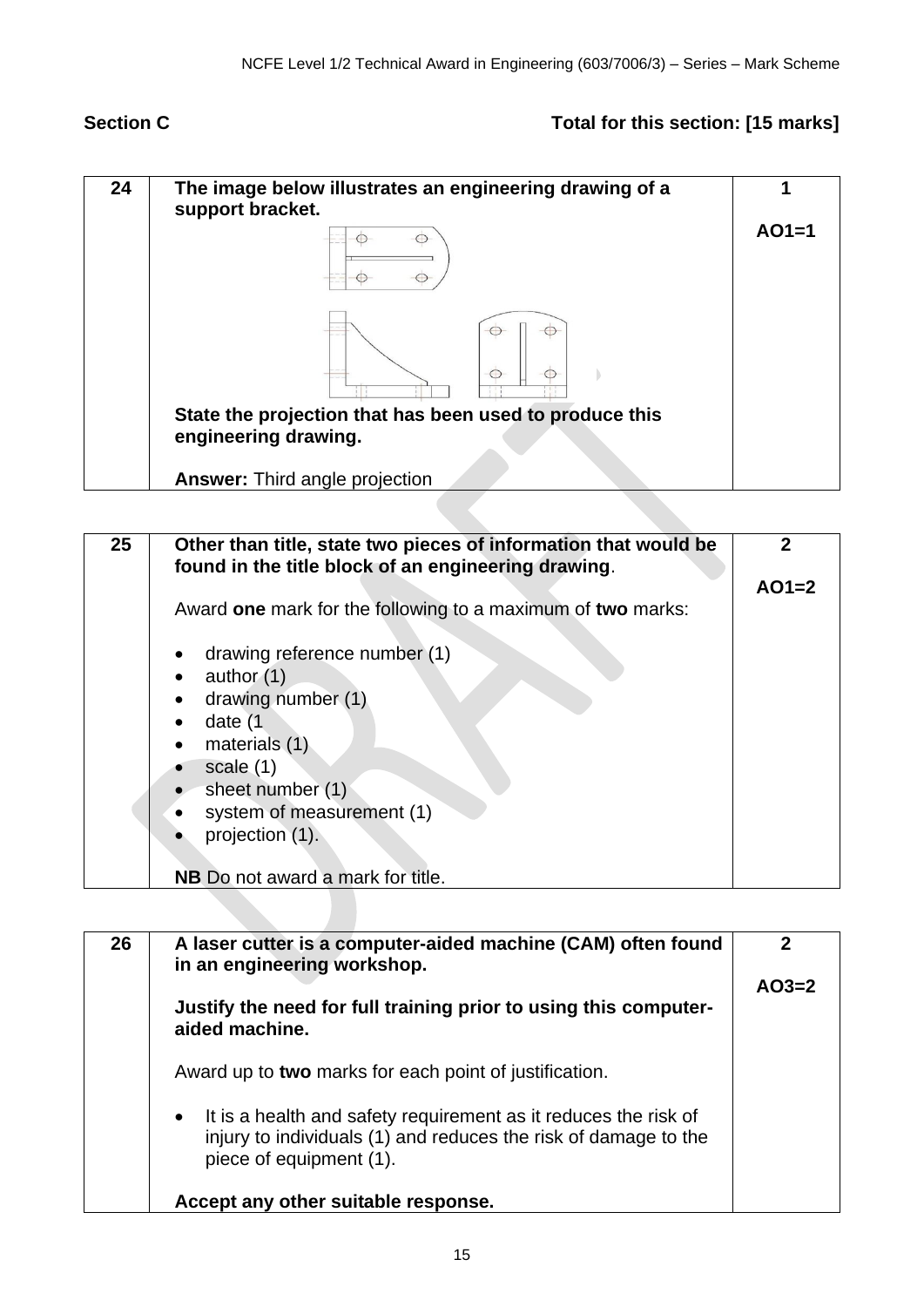| 27 | You are an engineer working for a local electrical engineering<br>company that specialise in renewable energy. You have been                           | 4       |
|----|--------------------------------------------------------------------------------------------------------------------------------------------------------|---------|
|    | asked to draft engineering drawings for a new wind turbine.                                                                                            | $AO2=2$ |
|    | Explain why you would apply scale in this engineering<br>drawings.                                                                                     | $AO3=2$ |
|    | AO <sub>2</sub>                                                                                                                                        |         |
|    | Award up to two marks for application:                                                                                                                 |         |
|    | the wind turbine will need to be scaled down (1)<br>scaling is required so that it can fit onto the page. (1)                                          |         |
|    | AO <sub>3</sub>                                                                                                                                        |         |
|    | Award up to two marks for analysis and evaluation:                                                                                                     |         |
|    | accurate use of scale will provide clearly defined and accurate<br>$\bullet$<br>measurements so that the wind turbine can be<br>built/manufactured (1) |         |
|    | accurate use of scale will ensure ease of communicating the<br>design/product (1).                                                                     |         |
|    | Accept any other suitable response                                                                                                                     |         |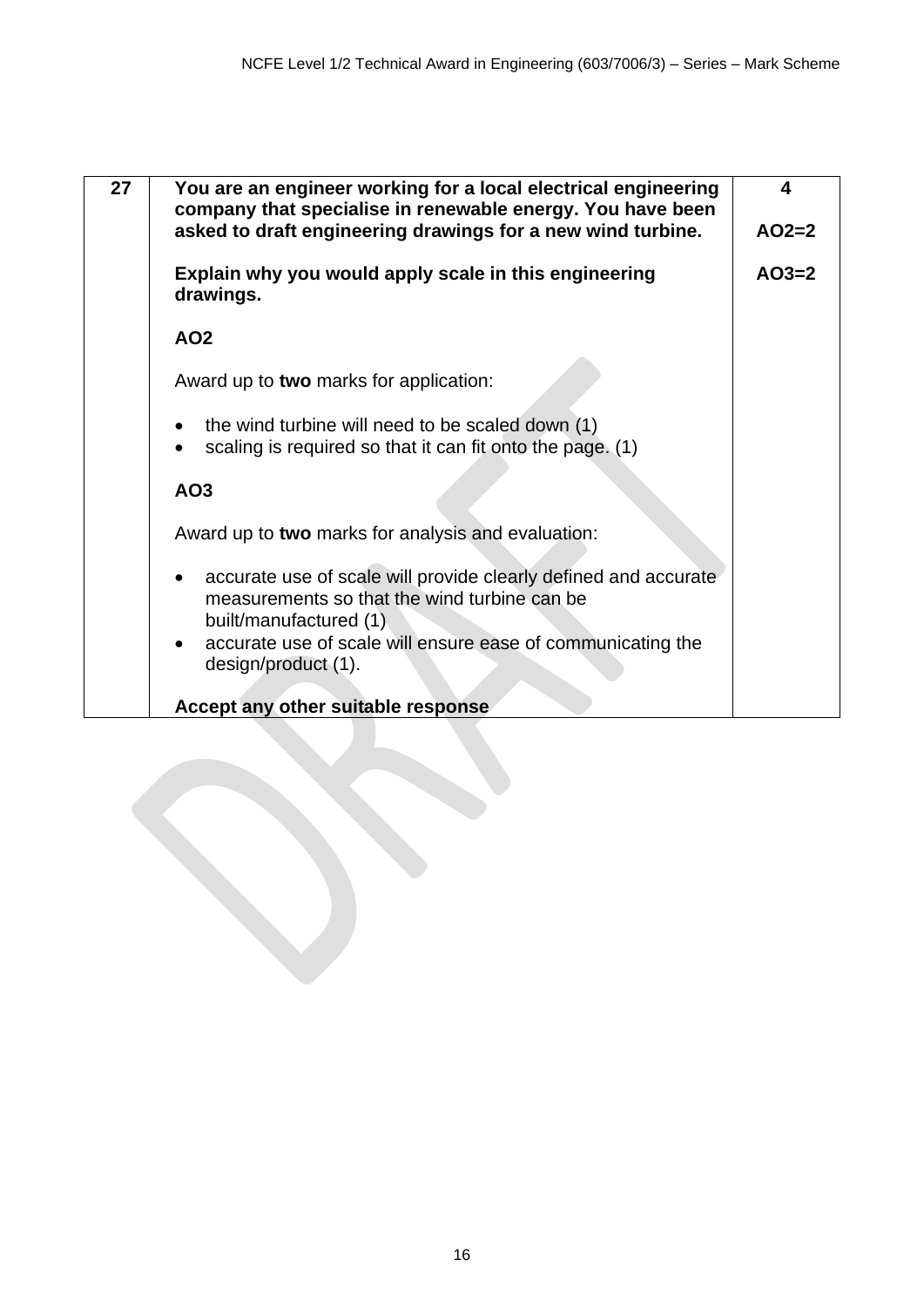| 28 | You are employed as a civil engineer and are currently<br>working on a new bridge project. The bridge will be used as a                                                                                                                                                  | 6       |
|----|--------------------------------------------------------------------------------------------------------------------------------------------------------------------------------------------------------------------------------------------------------------------------|---------|
|    | transport link and will carry around 8,000 vehicles every day.                                                                                                                                                                                                           | $AO2=2$ |
|    | Analyse two reasons why it is important to include<br>annotations in a freehand sketch of the bridge.                                                                                                                                                                    | $AO3=4$ |
|    | <b>AO2</b>                                                                                                                                                                                                                                                               |         |
|    | Award one mark for each reason why annotation is important in a<br>freehand sketch, up to a maximum of two marks.                                                                                                                                                        |         |
|    | As a bridge incorporates several materials, annotations provide<br>information of the specific material required for each element of<br>the bridge (1)                                                                                                                   |         |
|    | As a bridge requires many different engineering processes,<br>$\bullet$<br>annotations provide information on the specific manufacturing<br>details which might require extra information to make the<br>processes clear (1).                                            |         |
|    | AO3                                                                                                                                                                                                                                                                      |         |
|    | Award two mark for each analytical point on why annotation is<br>important in a freehand sketch.                                                                                                                                                                         |         |
|    | This would ensure that no error is made when allocating<br>materials to the final manufacturing (1). As the bridge transports<br>a large number of vehicles, long term safety is important and<br>this can only be achieved by the correct selection of materials<br>(1) |         |
|    | This would ensure that materials are joined in the way intended<br>by the designer and the piece will be correctly made (1). This<br>will ensure that the bridge does not develop faults after being<br>used and stressed in the future (1).                             |         |
|    | Accept any other suitable response.                                                                                                                                                                                                                                      |         |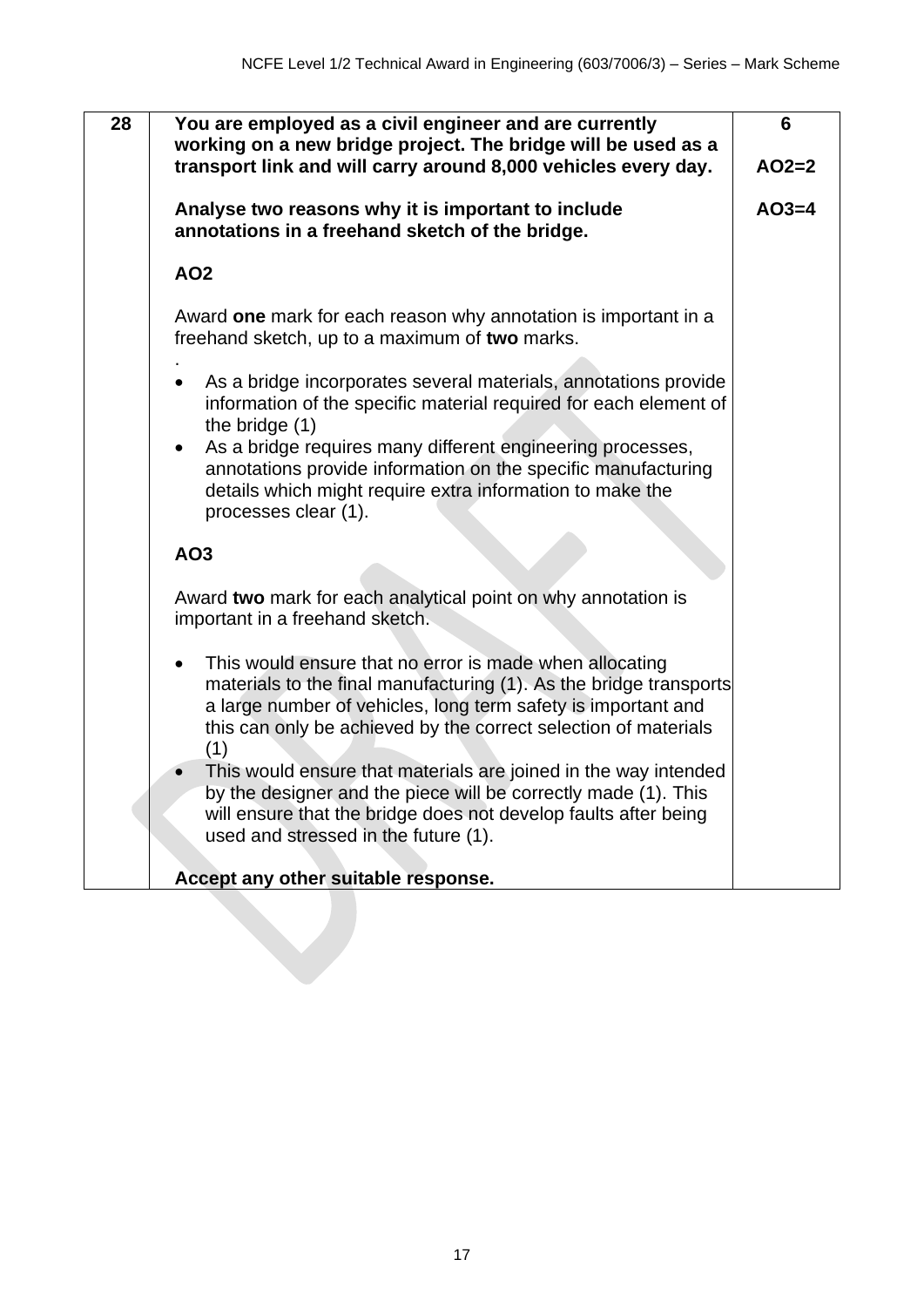# **Section D Total for this section: [18 marks]**

| 29 | Analyse the importance of COSHH in a construction              |              |                                                                                                                                                                                                                  |         |  |
|----|----------------------------------------------------------------|--------------|------------------------------------------------------------------------------------------------------------------------------------------------------------------------------------------------------------------|---------|--|
|    | environment and analyse the possible impact of not adhering    |              |                                                                                                                                                                                                                  |         |  |
|    | to the COSHH regulations with regards to the identified risks. |              |                                                                                                                                                                                                                  |         |  |
|    | Level                                                          | <b>Marks</b> | <b>Description</b>                                                                                                                                                                                               | $AO2=3$ |  |
|    | 2                                                              | $7 - 9$      | AO3 - Excellent analysis of the importance                                                                                                                                                                       |         |  |
|    |                                                                |              | of COSHH and impacts of not adhering to<br>the regulation that is comprehensive and<br>highly relevant. Supported with excellent<br>justifications are comprehensive and                                         | $AO3=3$ |  |
|    |                                                                |              | highly detailed.                                                                                                                                                                                                 |         |  |
|    |                                                                |              | AO2 - Excellent application of knowledge<br>and understanding of COSHH and impacts<br>of not adhering to the regulation that is<br>comprehensive and highly detailed and<br>highly relevant to the question.     |         |  |
|    |                                                                |              | AO1 - Excellent recall of knowledge and<br>understanding of COSHH and impacts of<br>not adhering to the regulation that is<br>comprehensive. Subject specific<br>terminology is used consistently<br>throughout. |         |  |
|    | $\overline{2}$                                                 | $4 - 6$      | AO3 - Good analysis of COSHH and<br>impacts of not adhering to the regulation<br>that is detailed and mostly relevant.<br>Supported with good justifications that are<br>detailed.                               |         |  |
|    |                                                                |              | AO2 - Good application of knowledge and<br>understanding of COSHH and impacts of<br>not adhering to the regulation that is<br>detailed and mostly relevant to the<br>question.                                   |         |  |
|    |                                                                |              | AO1 - Good recall of knowledge and<br>understanding of COSHH and impacts of<br>not adhering to the regulation that is mostly<br>detailed. Subject specific terminology is<br>used, but not always consistently.  |         |  |
|    | 1                                                              | $1 - 3$      | AO3 - Limited analysis of COSHH and<br>impacts of not adhering to the regulation.<br>Supported with limited justifications that<br>have minimal detail and are mostly<br>superficial.                            |         |  |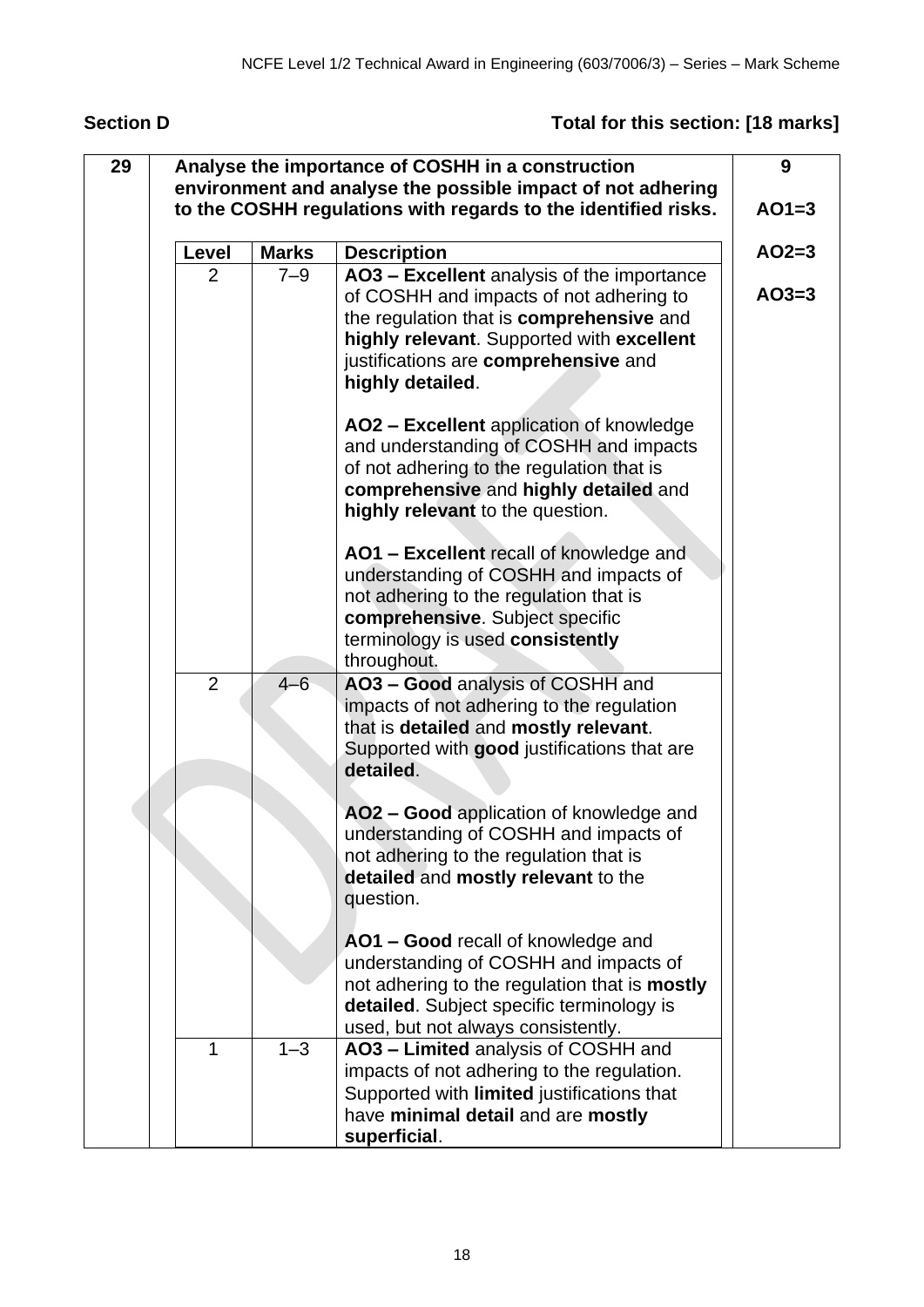|  | AO2 - Limited application of knowledge and<br>understanding of COSHH and impacts of<br>not adhering to the regulation that has<br>minimal detail and are mostly superficial.<br>With minimal relevance to the question.                         |                         |
|--|-------------------------------------------------------------------------------------------------------------------------------------------------------------------------------------------------------------------------------------------------|-------------------------|
|  | AO1 – Limited recall of knowledge and<br>understanding of COSHH and impacts of<br>not adhering to the regulation that has<br>minimal detail. Subject specific terminology<br>is often inappropriate, and a lack of<br>understanding is evident. |                         |
|  |                                                                                                                                                                                                                                                 |                         |
|  |                                                                                                                                                                                                                                                 | No rewardable material. |

**It is not a requirement that the learner formulate a response specifically against each assessment objective as laid out in the indicative content (IC).** 

**A learner's demonstration of recall (AO1) and application (AO2) of knowledge and understanding can be implied through the learner's ability to analyse the question topic required of AO3.** 

#### **Indicative content:**

Examiners are reminded that indicative content reflects contentrelated points that a learner may make but is not an exhaustive list, nor is it a model answer. Learners may make all, some or none of the points included in the indicative content. Learners must be credited for any other appropriate response.

#### **AO1 – Learner will recall knowledge and understanding of COSHH**

• The purpose of COSHH: understand the dangers of different substances hazardous to health.

COSHH covers the following:

- products containing chemicals or biological agents
- fume<sub>s</sub>
- dusts
- vapours
- gases.

#### **AO2 – Learner will apply knowledge and understanding of COSHH and its impacts**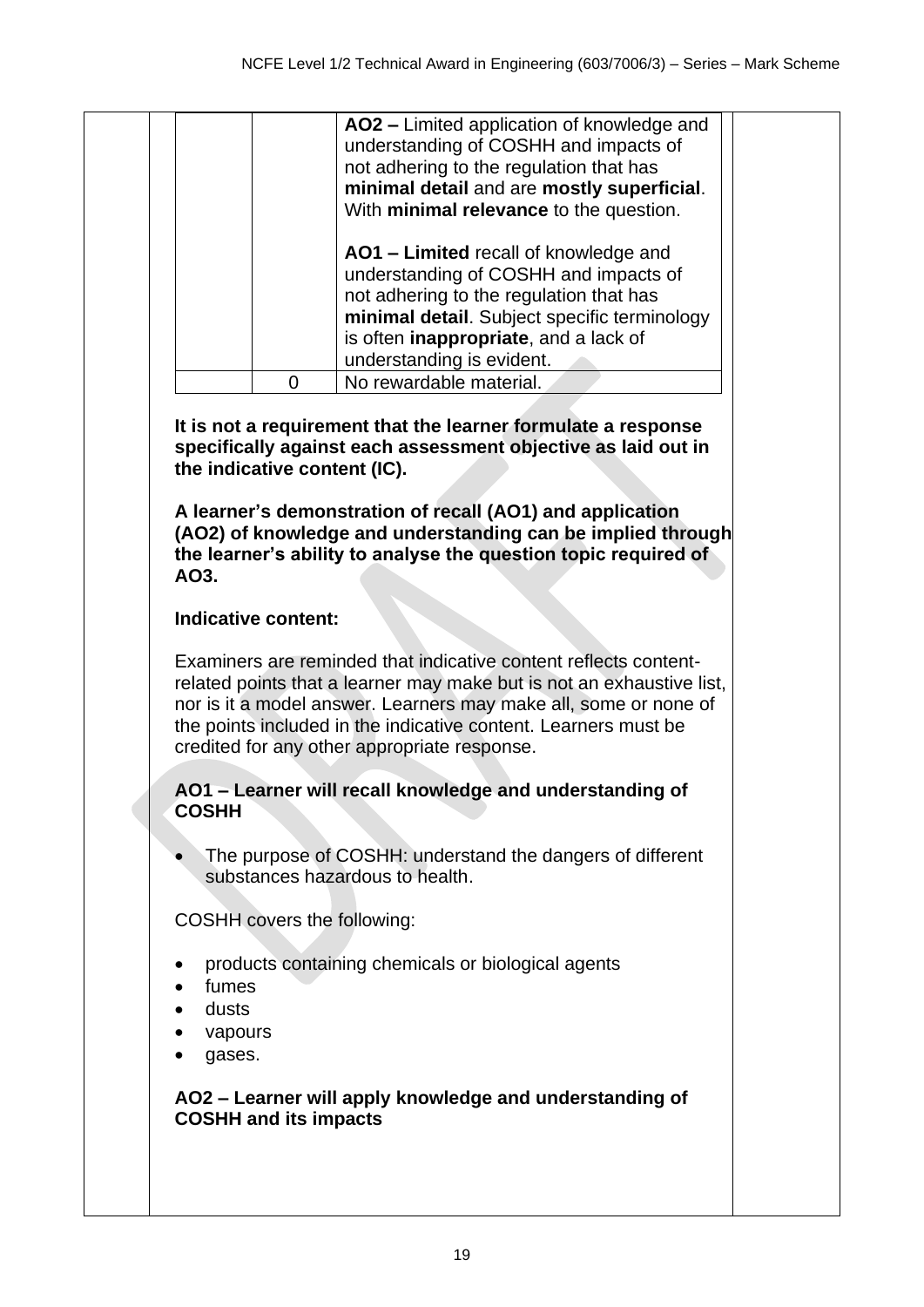| Importance of COSHH in a chemical engineering environment:                                                                                                                                                                                                                                                                                                                                                                                                                                                                                                                                 |  |
|--------------------------------------------------------------------------------------------------------------------------------------------------------------------------------------------------------------------------------------------------------------------------------------------------------------------------------------------------------------------------------------------------------------------------------------------------------------------------------------------------------------------------------------------------------------------------------------------|--|
| identifying what the health hazards could be<br>$\bullet$<br>producing a risk assessment to prevent harm to health<br>$\bullet$<br>providing control measures to reduce harm to health<br>$\bullet$<br>providing information, instruction and training for employees<br>$\bullet$<br>and other relevant people<br>ensure staff are making use of control measures<br>$\bullet$<br>check and maintain all control measures to ensure they are in<br>$\bullet$<br>good working order<br>HR provision to provide monitoring of health in appropriate<br>cases<br>emergency plan.<br>$\bullet$ |  |
| AO3 - Learners will analysis the importance of COSHH and                                                                                                                                                                                                                                                                                                                                                                                                                                                                                                                                   |  |
| impacts of not adhering to the regulation                                                                                                                                                                                                                                                                                                                                                                                                                                                                                                                                                  |  |
| Possible impact of not adhering to the COSHH regulations:                                                                                                                                                                                                                                                                                                                                                                                                                                                                                                                                  |  |
| a person could be at increased risk of a health defect or injury,<br>worst case death<br>an employee could face disciplinary action for failing to follow                                                                                                                                                                                                                                                                                                                                                                                                                                  |  |
| the guidelines                                                                                                                                                                                                                                                                                                                                                                                                                                                                                                                                                                             |  |
| an employer could face legal action, resulting in a fine or stop<br>$\bullet$<br>on trading                                                                                                                                                                                                                                                                                                                                                                                                                                                                                                |  |
| an employer could face civil action, resulting in a compensation<br>$\bullet$<br>pay out and financial losses                                                                                                                                                                                                                                                                                                                                                                                                                                                                              |  |
| damage to equipment from incorrect use/storage of substances,<br>$\bullet$<br>resulting in financial losses                                                                                                                                                                                                                                                                                                                                                                                                                                                                                |  |
| loss or wastage of product due to incorrect use/storage of<br>substances resulting in financial losses.                                                                                                                                                                                                                                                                                                                                                                                                                                                                                    |  |
| Accept any other suitable response.                                                                                                                                                                                                                                                                                                                                                                                                                                                                                                                                                        |  |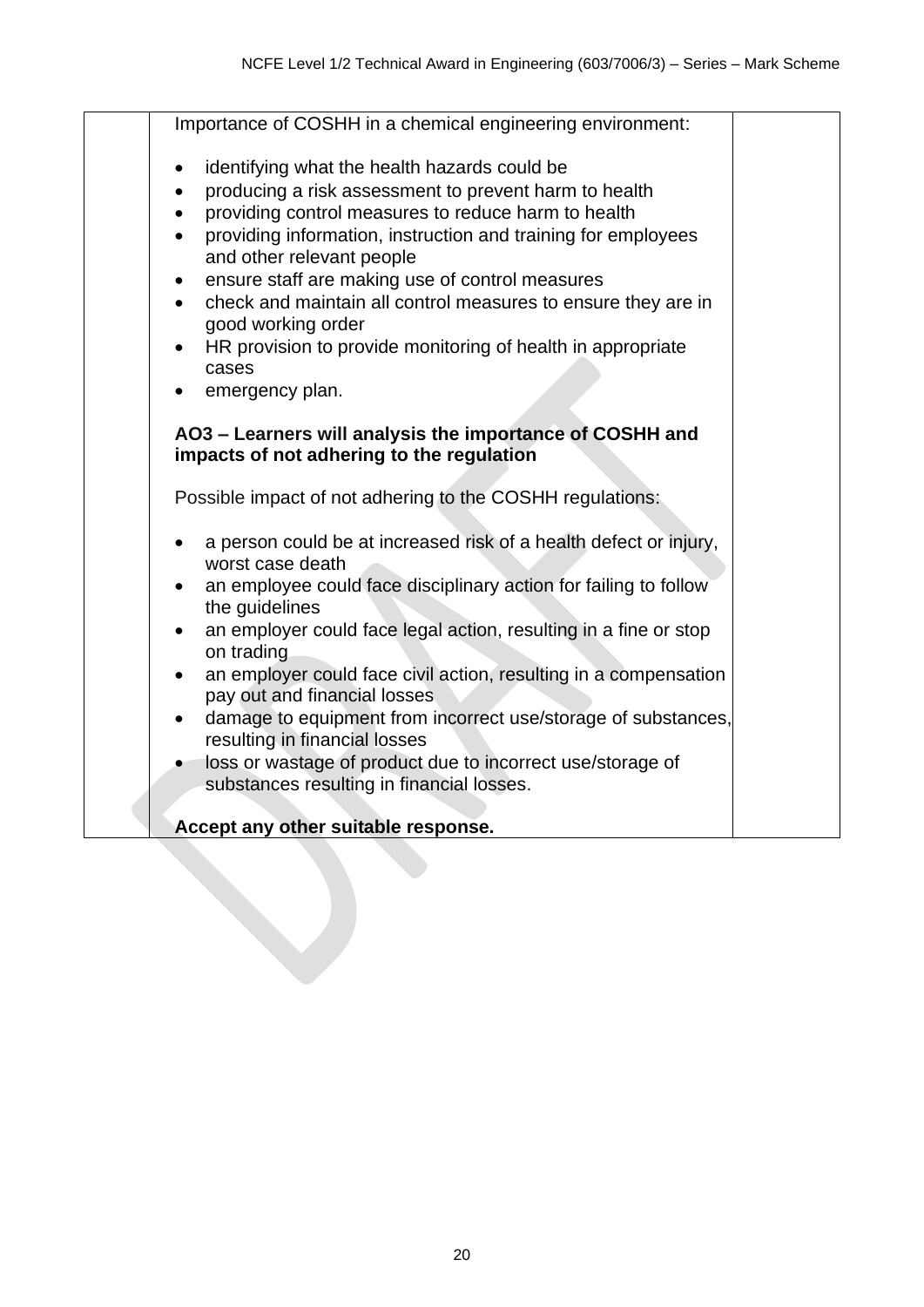| 30 |                     |                    | Chemical engineering has led to new products and projects                                                                                                                                                                                                                                                                                                                                                                                                                                                                                                                                                                                                                                                                                                                                                                                                               | 9       |
|----|---------------------|--------------------|-------------------------------------------------------------------------------------------------------------------------------------------------------------------------------------------------------------------------------------------------------------------------------------------------------------------------------------------------------------------------------------------------------------------------------------------------------------------------------------------------------------------------------------------------------------------------------------------------------------------------------------------------------------------------------------------------------------------------------------------------------------------------------------------------------------------------------------------------------------------------|---------|
|    | world.              |                    | which have solved problems and had an impact on the modern                                                                                                                                                                                                                                                                                                                                                                                                                                                                                                                                                                                                                                                                                                                                                                                                              | $AO1=3$ |
|    |                     |                    |                                                                                                                                                                                                                                                                                                                                                                                                                                                                                                                                                                                                                                                                                                                                                                                                                                                                         |         |
|    |                     |                    | Assess the problems solved and the impact of developments<br>in chemical engineering on the modern world.                                                                                                                                                                                                                                                                                                                                                                                                                                                                                                                                                                                                                                                                                                                                                               | $AO2=3$ |
|    | Level               | <b>Marks</b>       | <b>Description</b>                                                                                                                                                                                                                                                                                                                                                                                                                                                                                                                                                                                                                                                                                                                                                                                                                                                      | $AO3=3$ |
|    | $\overline{2}$      | $7 - 9$            | AO3 - Excellent assessment of the impact of<br>chemical engineering on the modern world<br>that is comprehensive and highly relevant.<br>AO2 - Excellent application of knowledge and<br>understanding of the impact of chemical<br>engineering on the modern world that is                                                                                                                                                                                                                                                                                                                                                                                                                                                                                                                                                                                             |         |
|    |                     |                    | comprehensive and highly detailed and<br>highly relevant.<br>AO1 - Excellent recall of knowledge and<br>understanding of the impact of chemical<br>engineering on the modern world that is<br>comprehensive. Subject specific terminology<br>is used consistently throughout.                                                                                                                                                                                                                                                                                                                                                                                                                                                                                                                                                                                           |         |
|    | $\overline{2}$<br>1 | $4 - 6$<br>$1 - 3$ | AO3 - Good assessment of the impact of<br>chemical engineering on the modern world<br>that is detailed and mostly relevant.<br>AO2 - Good application of knowledge and<br>understanding of the impact of chemical<br>engineering on the modern world that is<br>detailed and mostly relevant to the question.<br>AO1 - Good recall of knowledge and<br>understanding of the impact of chemical<br>engineering on the modern world that is<br>mostly detailed. Subject specific terminology<br>is used, but not always consistently.<br>AO3 - Limited assessment of the impact of<br>chemical engineering on the modern world<br>that has minimal detail and is mostly<br>superficial.<br>AO2 – Limited application of knowledge and<br>understanding of the impact of chemical<br>engineering on the modern world that has<br>minimal detail and is mostly superficial. |         |
|    |                     |                    | AO1 - Limited recall of knowledge and<br>understanding of the impact of chemical<br>engineering on the modern world that has                                                                                                                                                                                                                                                                                                                                                                                                                                                                                                                                                                                                                                                                                                                                            |         |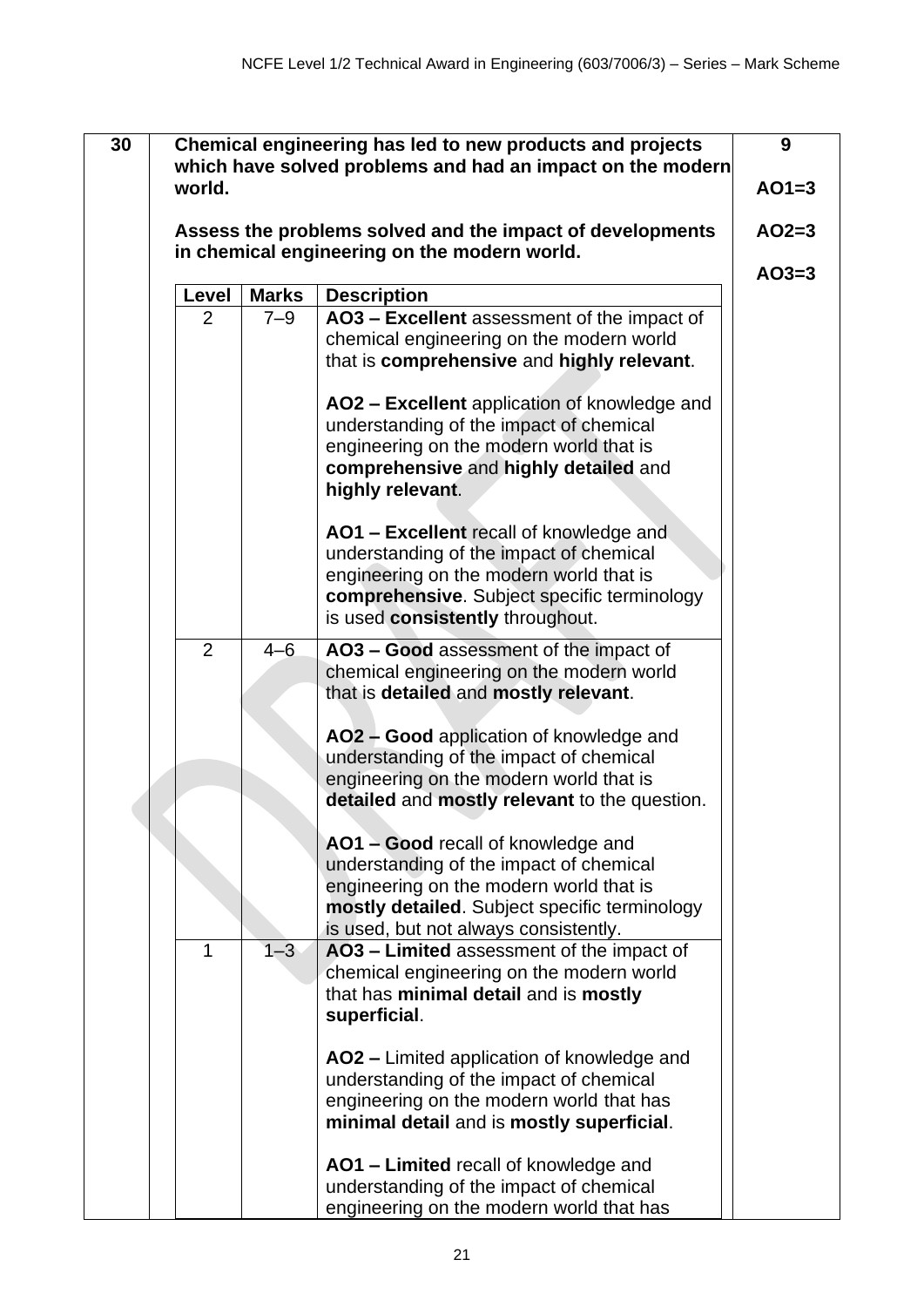|                        |                                         | minimal detail. Subject specific terminology is                                                                                                                                                                                                                                                                                                                                                                                                                                                                                                   |
|------------------------|-----------------------------------------|---------------------------------------------------------------------------------------------------------------------------------------------------------------------------------------------------------------------------------------------------------------------------------------------------------------------------------------------------------------------------------------------------------------------------------------------------------------------------------------------------------------------------------------------------|
|                        |                                         | often inappropriate, and a lack of                                                                                                                                                                                                                                                                                                                                                                                                                                                                                                                |
|                        | $\Omega$                                | understanding is evident.<br>No rewardable material.                                                                                                                                                                                                                                                                                                                                                                                                                                                                                              |
|                        |                                         |                                                                                                                                                                                                                                                                                                                                                                                                                                                                                                                                                   |
|                        |                                         | It is not a requirement that the learner formulate a response<br>specifically against each assessment objective as laid out in<br>the indicative content (IC).                                                                                                                                                                                                                                                                                                                                                                                    |
| AO3.                   |                                         | A learner's demonstration of recall (AO1) and application<br>(AO2) of knowledge and understanding can be implied through<br>the learner's ability to analyse the question topic required of                                                                                                                                                                                                                                                                                                                                                       |
|                        | <b>Indicative content</b>               |                                                                                                                                                                                                                                                                                                                                                                                                                                                                                                                                                   |
|                        | chemical engineering                    | AO1 - Learner will recall knowledge and understanding of                                                                                                                                                                                                                                                                                                                                                                                                                                                                                          |
|                        | Problems solved:                        |                                                                                                                                                                                                                                                                                                                                                                                                                                                                                                                                                   |
|                        |                                         | antigenic - to provide immunity against diseases<br>antiseptics - to prevent germ growth<br>analgesic - to reduce pain<br>food preservers - increase the life span of food<br>alternative to fossil fuel, for example, bio-ethanol - reducing<br>environmental impact.                                                                                                                                                                                                                                                                            |
| Impact:                |                                         |                                                                                                                                                                                                                                                                                                                                                                                                                                                                                                                                                   |
|                        | lengthening life span<br>curing illness | improving quality of life<br>reducing or removing discomfort<br>reducing or avoiding the risk of spread of infectious diseases<br>ensuring that food stays fresh longer - reducing waste<br>reducing levels of climate change.                                                                                                                                                                                                                                                                                                                    |
| chemical engineering   |                                         | AO2 - Learner will apply knowledge and understanding of                                                                                                                                                                                                                                                                                                                                                                                                                                                                                           |
| $\bullet$<br>$\bullet$ |                                         | Chemical engineering has provided many vaccinations against<br>diseases that would otherwise cause people to be unwell. A<br>recent example of this is the chemical engineering at<br>AstraZeneca produced a vaccination against COVID-19.<br>Chemical engineers have produced bio-ethanol fuel to be used<br>in domestic fireplaces as an alternative to coal burning.<br>Chemical engineers have produced medication to lengthen life<br>span. This is well demonstrated with medication to lengthen the<br>life of those people with HIV/AIDS. |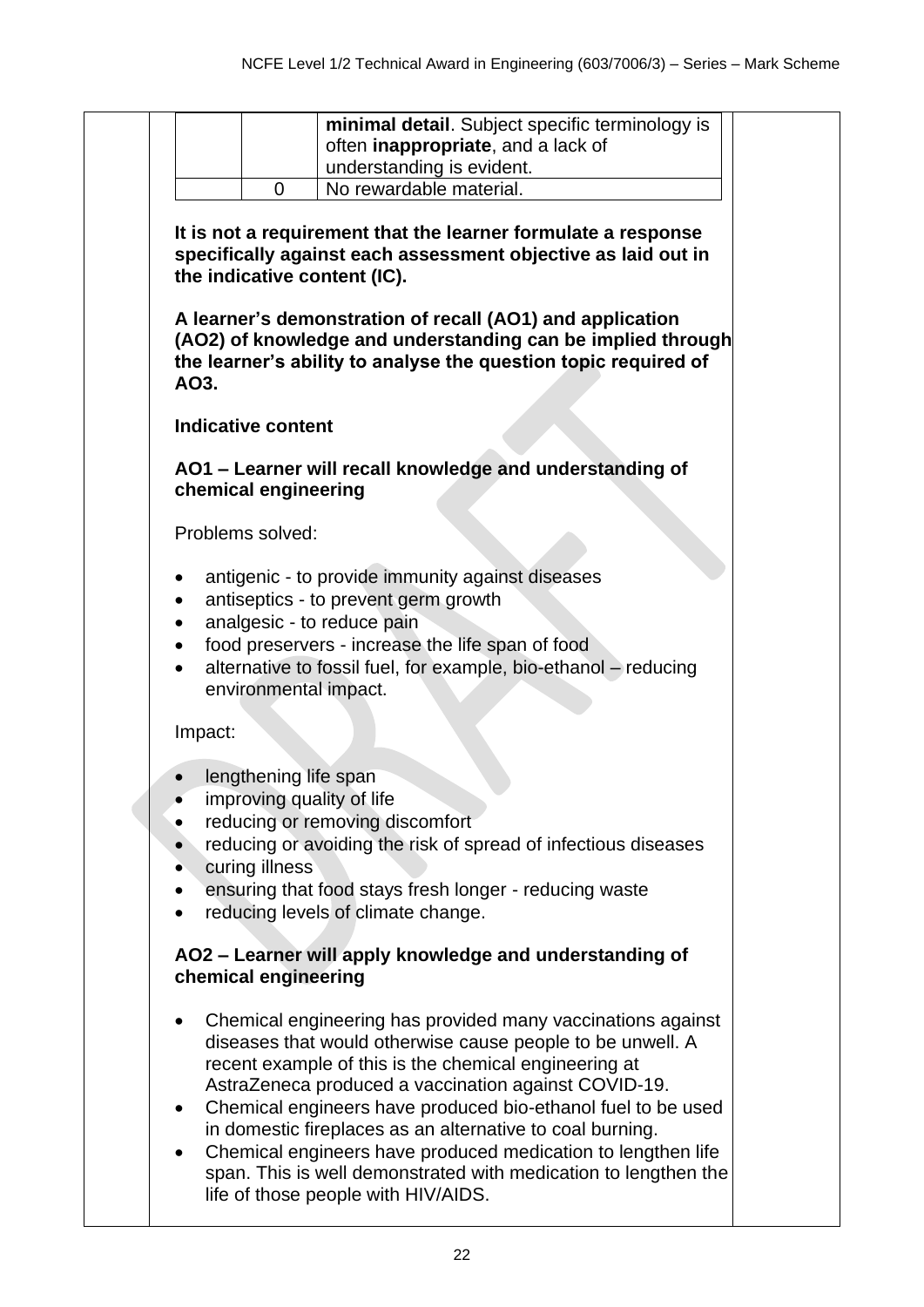| By providing vaccination against COVID-19, chemical<br>$\bullet$<br>engineers have enabled the population to return to work and<br>therefore get the economy moving again.<br>• By developing alternatives to fossil fuels, chemical engineers<br>have reduced the reliance on fossil fuels and therefore helping<br>to improve the environment.<br>• By creating medication, chemical engineers have improved the<br>quality of people's lives and given them more time with their<br>families and enabled them to work longer. |
|----------------------------------------------------------------------------------------------------------------------------------------------------------------------------------------------------------------------------------------------------------------------------------------------------------------------------------------------------------------------------------------------------------------------------------------------------------------------------------------------------------------------------------|